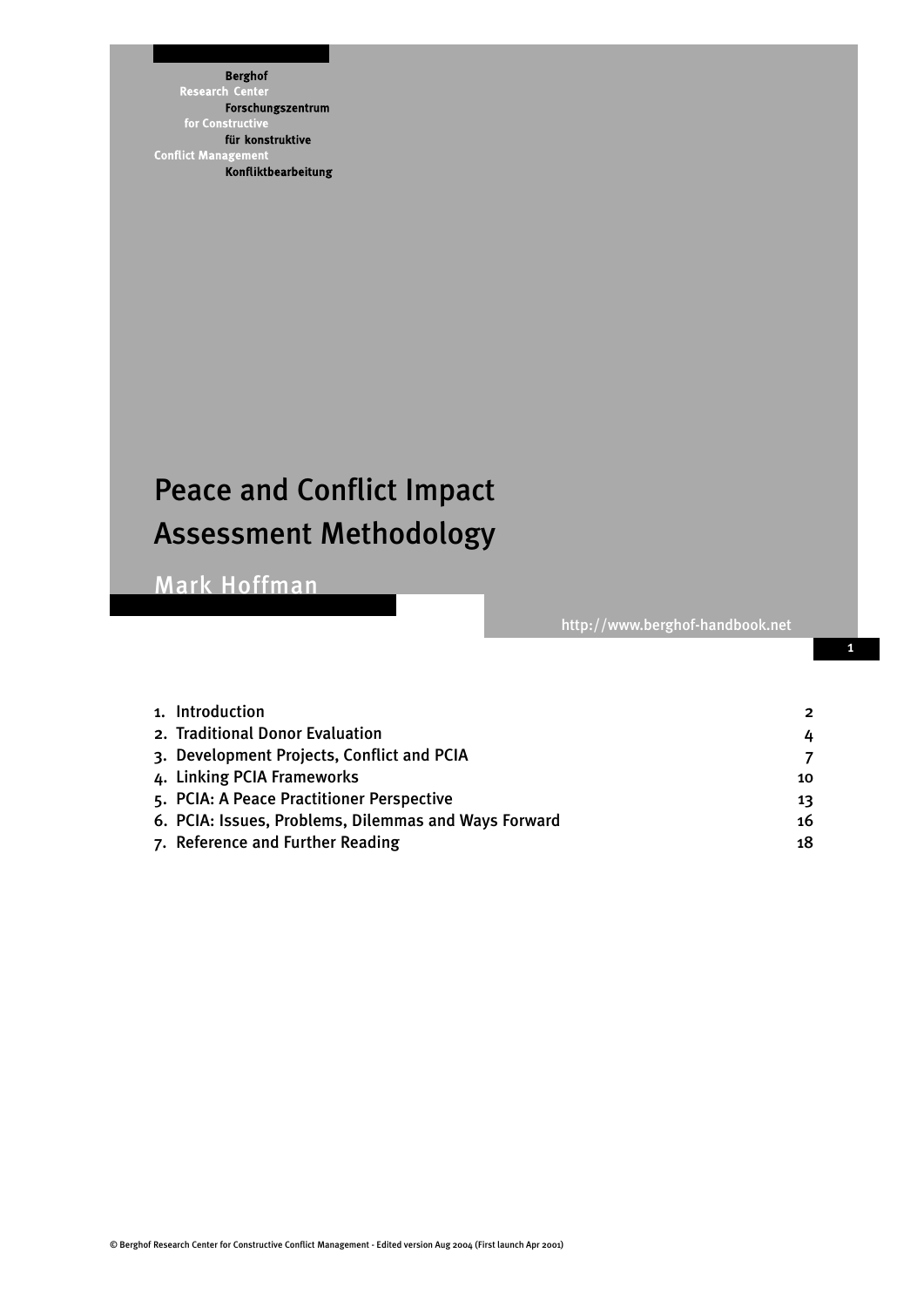### Peace and Conflict Impact Assessment Methodology

### Mark Hoffman

### 1. Introduction

Since the end of the Cold War, the international community has been confronted with a number of ongoing conflict situations. These have included: a series of protracted conflicts that predate the demise of the Cold War international system (Sri Lanka, Kashmir, Northern Ireland, Cyprus, the Middle East); post-Soviet transitional conflicts (Nagorno Kharabakh, Georgia/Abkhazia, Moldova/Transdniestria); violent conflicts entailing horrendous acts of ethnic cleansing (the Balkans) or genocide (Rwanda); complex emergencies (Sudan, Rwanda); and, finally, situations in which clear political objectives have been supplanted by a political economy of violence (Liberia, Sierra Leone, Angola). In addition, there are a number of situations that are characterized as conflict prone or where the potential for violent conflict lies just beneath the surface.

These conflict situations, and the need to be seen to be responding to them, now occupy a central place on the international agenda (Carnegie 1997). The responses have ranged from short term humanitarian assistance to long term and more traditional development programming and to projects aimed at promoting good governance and enhancing the various capacities of the civil society. Over the last five years, a significant and increasing amount of bilateral and multilateral funding in support of such initiatives has been channelled through non-governmental organisations (NGOs). The bulk of these funds go to development and humanitarian NGOs, but there has also been an increase in the level of funding going to projects and/or NGOs with a specific conflict resolution and peacebuilding mandate.

This has been in recognition of the need to develop, joined-up' integrated responses based on the complex interrelationships between conflict dynamics, development and humanitarian provision, and the prospects for a sustainable peace. Increasingly, development and humanitarian agencies have accepted the need to think and act beyond narrow, technical mandates. At a minimum, many have now adopted a ,do no harm' orientation (Anderson 1999).

A number of donor countries (notably Sweden, Canada, Norway and the UK) and NGOs (CARE, Oxfam, and Save the Children Fund) have started to move beyond this minimalist way of thinking, instead developing a more holistic approach. These efforts are geared more towards mainstream peacebuilding within the more traditional mandates of humanitarian assistance, poverty alleviation and sustainable development. Increasingly, concepts, ideas and practices are migrating across the once clear demarcations between the traditional fields of development, humanitarian assistance, conflict resolution and peacebuilding.

The content of these responses, however, has not been unproblematic. As Anderson (1999), Smillie (1998) and others have shown, the nature of these programmes and projects, as well as the manner of their implementation, have all too often exacerbated conflict dynamics as much as they have enhanced the opportunities for sustainable development and peace. It is thus not surprising, given the number and range of projects funded, as well as the levels of funding involved, that there has been a growing critical interest in assessing the impact of such projects. These efforts at identifying lessons learned and developing best practices have taken the form of individual programmes or project evaluations undertaken by the donors (see Danish International Development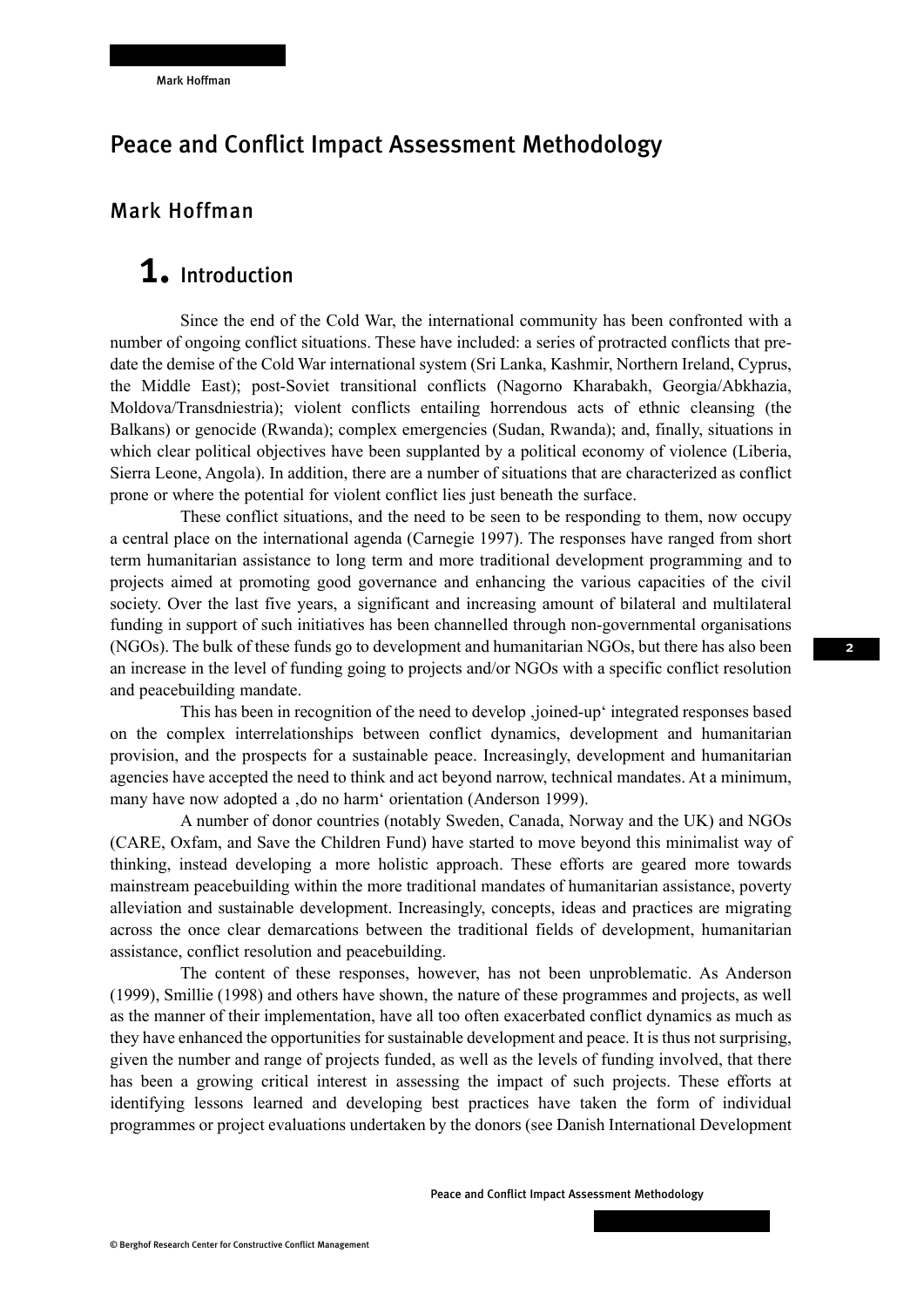Assistance (DANIDA) and Swedish International Development Cooperation Agency (SIDA)) and, more rarely, through multi-donor evaluations of a broad range of responses to a single situation or crisis (Borton et al. 1996; Lautze et al. 1998).

While the number of such evaluations has been increasing, their quality, scope, depth and methodology continue to vary significantly. Niels Dabelstein has characterized the situation as one of , methodological anarchy" (Organisation for Economic Cooperation and Development 1999). He notes that  $\alpha$ , historically, humanitarian assistance has been subjected to less rigorous and extensive monitoring evaluations procedures than development aid" (OECD 1999, 2). One might well add that evaluations of conflict resolution and peacebuilding practices are even further behind. It is only relatively recently that practitioners or organisations involved in peacebuilding have even bothered with them. Those that did often regarded such evaluations as an irrelevance or a necessary burden, performed only to satisfy their donors, or even as a positively dangerous set of practices in which ignorant outside consultants are encouraged to engage in unqualified pejorative judgments.

#### Current PCIA Projects

Among those contributing to developments in this area are:

- Active Learning Network for Accountability and Performance in Humanitarian Action (ALNAP); based at Overseas Development Institute (UK);
- The Clingendael Institute (Netherlands):
- International Alert (UK);
- Department for International Development (DFID) / INTRAC (UK);
- Mary Anderson's Collaborative Development Action (Cambridge, USA), Reflecting on Peace Practice' – a follow up to , Local Capacities for Peace' project;
- International Development Research Centre (IDRC) (Canada);
- European Platform for Conflict Prevention and Transformation (Netherlands);
- Organisation for Economic Co-operation and Development (OECD) / Development Assistance Committee.

Nevertheless, as the number of conflict resolution and peacebuilding oriented interventions and NGOs engaging in such practices increase, the interest in knowing whether or not they are producing beneficial results is likely to increase. While there is considerable anecdotal evidence concerning such practices, we are only just beginning to see the development and consolidation of systematic knowledge regarding the impact of these activities (see Box 1).

It is in the interests of donors, practitioners and end users that appropriate evaluation methodologies be developed, techniques that are able to accommodate the complex, multi-actor and highly interconnected nature of most conflict resolution and peacebuilding activities. In developing such methodologies, we must ask the following questions:

What were the intended outcomes of these interventions? Were they successful? Under what conditions or circumstances? If they failed or produced unintended negative consequences, why was that? What are the criteria, standards and indicators that might profitably be applied in such an evaluation? Given the frequently intangible nature of intended outcomes, how is evaluation possible at all?

The purpose of this chapter is to provide a snap shot of some of the current initiatives or approaches to developing 'peace and conflict impact assessment' (PCIA) methodologies. It will provide an overview of three approaches to PCIA: those that deploy standard donor evaluation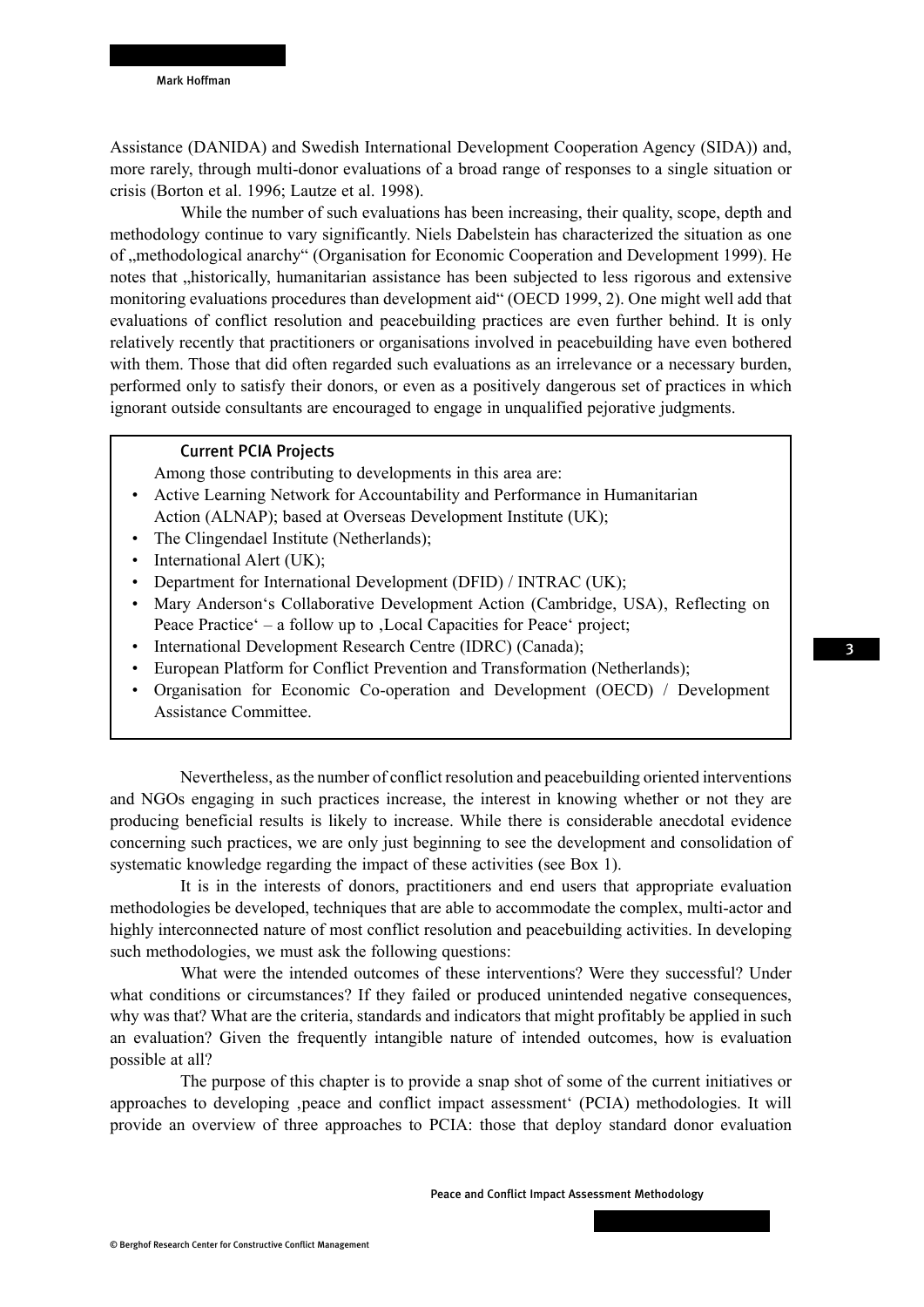criteria; those that develop methodologies for assessing the peace and conflict impact of development and humanitarian programming by multi-mandate organisations; and those that focus explicitly on interventions by NGOs with specific conflict resolution and peacebuilding aims. The article will conclude with some comments on the problems and prospects for the consolidation of these into an integrated, operational methodology.

### 2. Traditional Donor Evaluation

The dominant donor approach to evaluations locates them within the 'project cycle management' (PCM). While the details and nuances of this terminology will vary from donor agency to donor agency, PCM will always include the same basic components: project identification and design, project implementation and project evaluation. These are often represented as being in a dynamic, interactive relationship with a built in feedback loop (see Diagram 1).



The nature and purpose of such an evaluation is: "Analysis of results and impact of the project during or after implementation with a view to possible remedial action and/or framing of recommendations for the guidance of similar project in the future" (European Commission 1993, 12).

The reality, however, is much more linear. Evaluations often take place only at the end of the project cycle. In the more thoughtful implementing and donor agencies, the summative nature of these evaluations may then lead to ongoing monitoring or feed into overall programming guidelines. More often than not, however, institutional practices inhibit the transfer of lessons learned and rarely are the insights from the evaluation of one project transferred to the design stage of similar or related projects. An interesting effort at institutionalising the follow up to evaluations was the Joint Evaluation Follow up Monitoring and Facilitation Network (JEFF). This was established after the Rwanda joint evaluation with the intention of ensuring that the report's recommendations were taken seriously and acted upon. Another example is the quarterly monitoring by the Operation Lifeline Sudan consortium (see OECD 1999, 27).

While many donor agencies maintain their own internal evaluation units, it is often the case that they commission outside consultants to carry out this work. Indeed, a small cottage industry of professional evaluators has now sprung up in response to this donor led demand. Over time, the best practices of these professional evaluators have started to coalesce into something approaching a standardised methodology and set of criteria. On the basis of a number of DANIDA and SIDA evaluations, as well as the guidelines of the Development Assistance Committee of OECD (OECD/ DAC), the criteria most frequently invoked are: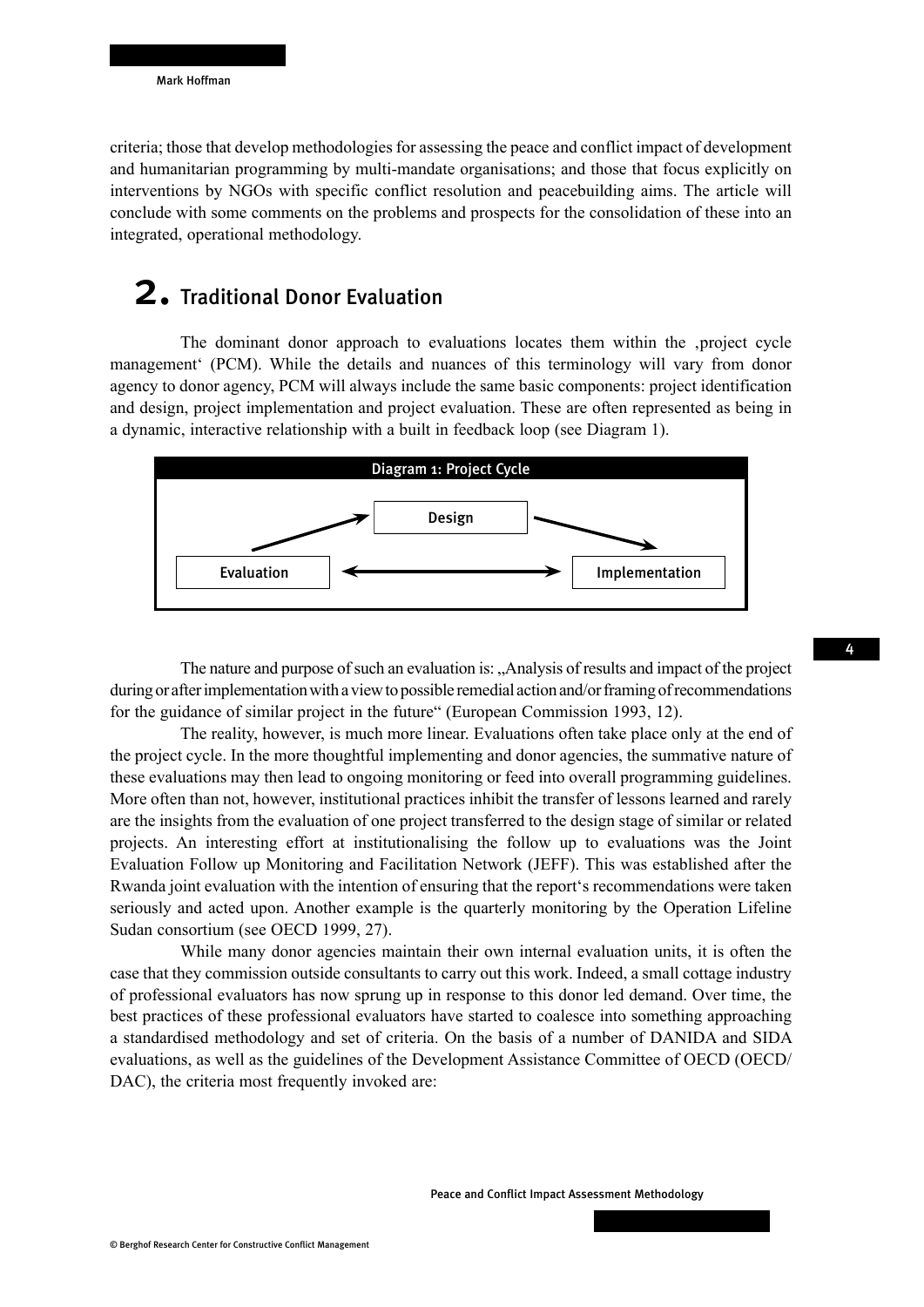#### 1 Impact and coverage

Measures the lasting changes which are a consequence of the project activities. It addresses the question: what real difference has the activity made and to whom? Impacts can be positive or negative; intended or unintended; immediate or long term; and take place at the micro, meso or macro levels. Coverage refers to the differential nature of the impacts which can be seen across particular sectors (e.g. social, economic, political, and environmental) and/or target groups (e.g. individuals, particular social groups such as the elderly, children, women, or communities and institutions).

#### 2 Relevance and appropriateness

The former criterion assesses the extent to which the overall goal and purpose of a project is in line with policy needs and priorities; the latter focuses more on the activities and inputs level, assessing whether the project activities are properly tailored to local needs. This distinction allows an evaluation to conclude that, while the overall programme or project aim may have been relevant, the particular activities or projects pursued were not the most appropriate, and that better alternatives could or should have been identified.

#### 3 Effectiveness and efficiency

Measures the degree to which the intended results are actually what was achieved, and whether maximum results were reached within the given level of resources. This allows for a judgment as to whether the same or better outcomes might have been achieved through the use of different inputs.

#### 4 Timeliness

Were the activities pursued at the most opportune or appropriate moment?

#### 5 Sustainability

This measures the extent to which the impact of a project is likely to continue after donor funding has been withdrawn. It brings the longer term focus to bear on the project, highlights the possible impact on local power structures, dynamics and social capital and emphasises the need to be cautious about creating situations of dependency between the outside actors and the internal structures, processes or organisations (either in terms of funds, resources, ideas or processes) (Ebata 1999).

#### 6 Sustainability

Here, the evaluation assesses the degree to which programmes, projects or activities were designed and implemented in a manner that is likely to ensure that their objectives and outcomes are mutually reinforcing rather than at cross purposes or even undermining one another.

In developing their evaluations in each of these areas, evaluators are likely to turn to the 'logframe' for the project. This will provide them with the overall rationale for the programme and the intended outcomes for the particular project, the activities that will achieve these outcomes, the human and material inputs to these activities and the , observable verifiable indicators' (OVIs) that indicate progress towards achieving desired outcomes. The logframe also identifies the risks posed to the project from externalities beyond the control of the project. There are obvious connections to the criteria above.

Of particular importance in the assessment of impacts are the OVIs. In the myriad of logframe training manuals (EC; DANIDA; DFID) the relevant OVIs are often characterized as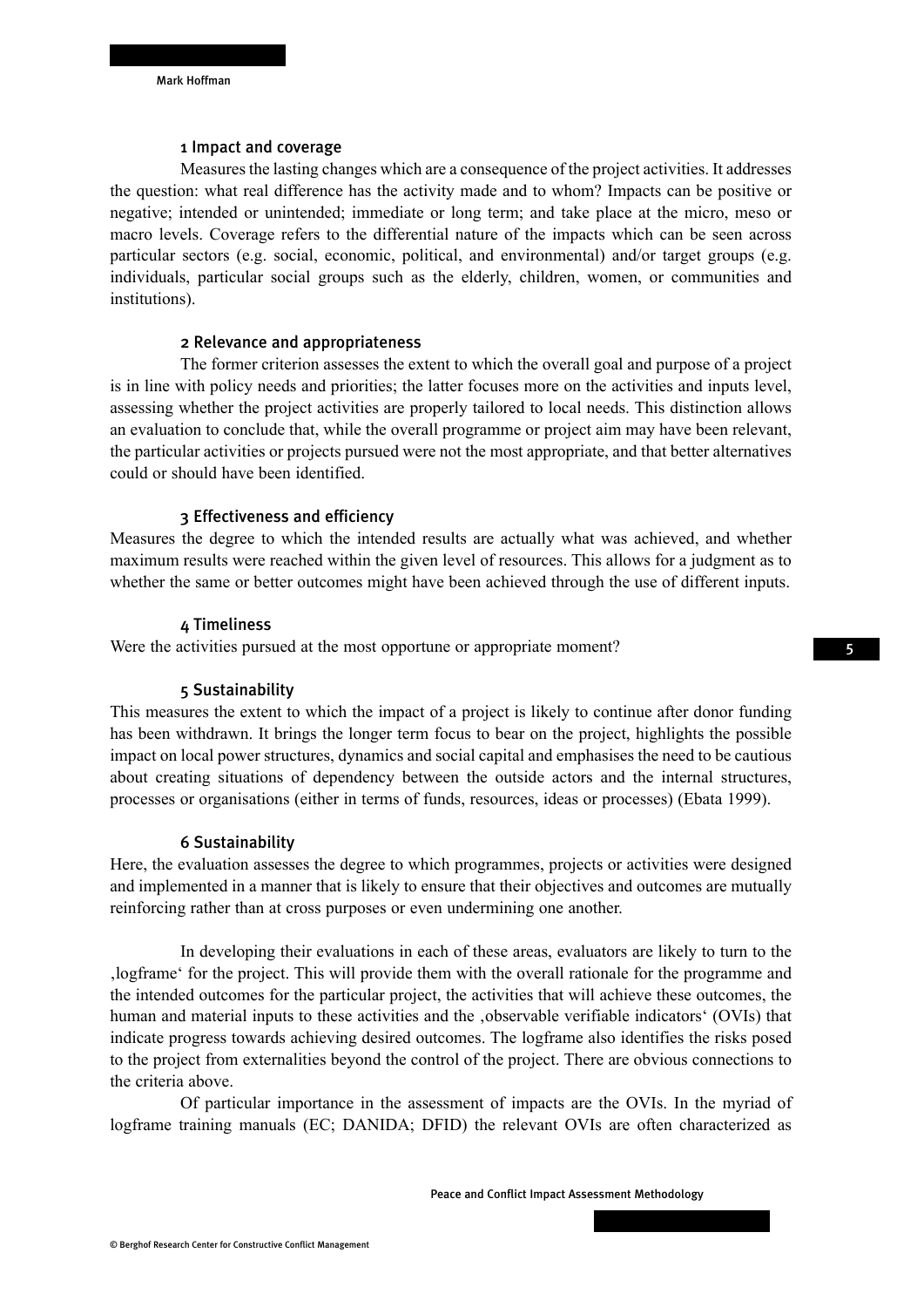quantity, quality, target group(s), time and place. In other words, they are meant to indicate the quantity and quality of the product being delivered, to whom it is being delivered, when and where, and with what intended impact.

In contrast to this, almost anyone who has ever attempted to construct a logframe or who has ever been involved in an evaluation will have first hand experience of just how difficult the identification of appropriate indicators can be – particularly those that are qualitative rather than quantitative. Within the humanitarian field, there has been considerable effort at standardising the relevant indicators through the SPHERE project. It involved a coalition of over 225 European and North American NGOs in developing minimum standards in five key sectors of humanitarian response: water and sanitation; food security; nutrition; health services; and shelter and site selection. These are now widely used in drawing up logframes in emergency situations and are also likely to be used in subsequent evaluations. However, even in the SPHERE project, the overwhelming majority of indicators are quantitative in nature. This partly reflects the nature of humanitarian responses (such as the delivery of tents, medical supplies, safe water and sanitation infrastructure), but it also makes evident what many feel are fundamental weaknesses in both the logframe methodology and the standard donor evaluation processes.

The use of logframes undoubtedly offers certain benefits. It helps to clarify and to set the project objectives and the assumptions underpinning specific interventions. It highlights the need to consciously link planned activities with desired outcomes, and to clearly identify the type, range and amount of inputs required for each. Most importantly, it can highlight the need for and the prospects of project sustainability.

However, logframes also have limitations. Many view them as overly restrictive, forcing the implementing agencies to think mechanistically rather than being innovative. This results from their tendency to reinforce linear causal relationships between inputs, activities and outcomes. It is this tendency that also leads to an emphasis on the quantifiable when it comes to measurable indicators. It further produces a focus on the project level rather than on the overall policy goals or purposes.

The result can be a rather static analysis that does not fully engage with the risks or assumptions identified in a logframe. Nor is it a methodology that does much to highlight opportunities which exist. Thus, the problematic nature and structure of the logframe methodology almost invariably leads to conflict being located as a risk – often as a 'killer assumption' that poses a serious potential threat to a project – rather than being viewed as something the project might seek to address directly through its activities. Its defenders might well argue that this not inherent in the methodology itself, only in the manner in which it has been deployed.

A recent OECD/DAC overview of humanitarian evaluation methodology recognised some of these limitations and argues that evaluations must move beyond a narrow , project only focus and develop a wider, policy oriented approach (OECD/DAC 1999). This expanded orientation would focus not just on the rationale and objectives of individual projects but on the mandates, underlying beliefs, assumptions and ideologies that have led evaluators to deem them worthwhile in the first place. It would also allow for a more pointed assessment of the tensions that can well exist between these and the successful implementation of particular projects. It is argued that such an approach would better capture the fluidity, complexity and interconnectedness of a situation and the range of responses to it.

In shifting away from a narrow, linear focus on cause/effect relationships to one that puts forward textured narrative accounts of events, processes and structure, an evaluation would aim at validation rather than verification. While this shift in orientation to the wider policy level would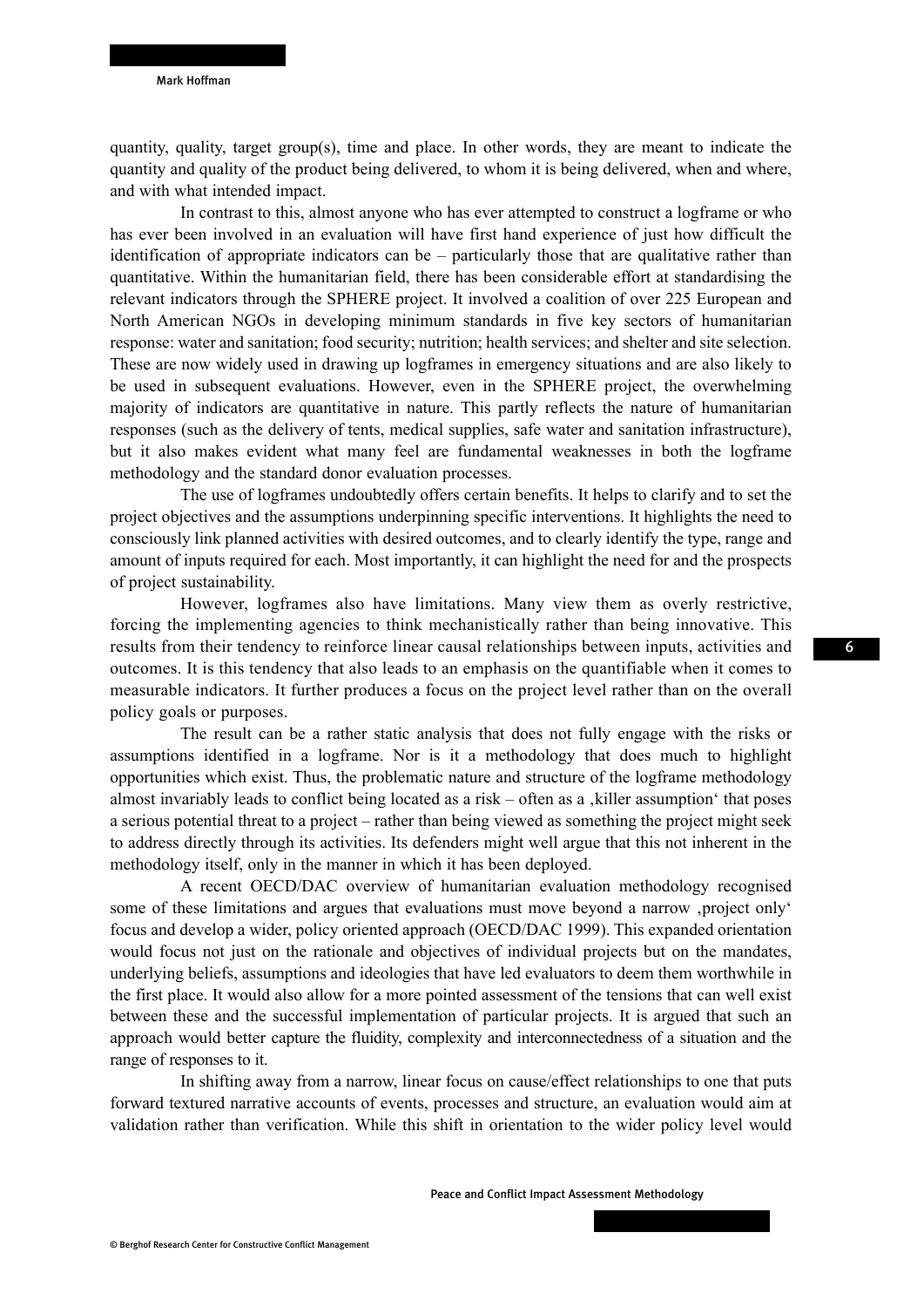provide the basis for a more strategic assessment of the impact of policy on conflict dynamics and peacebuilding opportunities, it would still leave a gap in project level assessments. Moreover, although there is much that is relevant and helpful for PCIA in the standardised criteria being devised for the development and humanitarian fields, these cannot, in themselves provide an adequate foundation for the creation of an operational methodology unique to PCIA.

### 3. Development Projects, Conflict and PCIA

One of the most significant attempts to develop a workable PCIA methodology was Ken Bush's "A Measure of Peace" (1998), produced for the Canadian International Development Research Centre's (IDRC) Peacebuilding and Reconstruction programme. In his thoughtful and provocative paper, Bush asserts that efforts at developing PCIA methodologies entailed a fundamental misconception. The difficulty he identifies is that most approaches tend to view peacebuilding as a specific type of *activity* rather than thinking of it as an *impact*.

Bush (1998,7) defines PCIA as:

*A means of evaluating (ex post facto) and anticipating (ex ante, as far as possible) the impacts of proposed and completed development projects on: 1) those structures and processes which strengthen the prospects for peaceful coexistence and decrease the likelihood of the outbreak, reoccurrence, or continuation of violent conflict, and; 2) those structure and processes that increase the likelihood that conflict will be dealt with through violent means.*

Bush argues that, unless we manage to develop the analytical tools to answer such questions, we can only hope to list, assert or guess at the positive or negative impacts of our actions" (Bush 1998, 4).

Bush's repositioning of peacebuilding as impact and his characterization of the nature and purposes of PCIA produces a number of interesting implications. First, the emphasis is placed on location: we have to know where to look for conflict and peacebuilding impacts, i.e. at which societal sites, sectors and levels.

Second, and following from the first, is the implication that, while developing appropriate indicators is an important task, developing an understanding of the *conditions* under which these impacts might occur is equally important. This means that a PCIA must always be sensitive to context (for example, the nature, type and stages of conflict dynamics, and also to the question of whether programming is taking place within a situation of directly militarised violence, protracted but stalemated conflict, or latent conflict).

A third implication is the undermining of the sharp demarcation between development and peacebuilding projects. For Bush, *all* development projects, not just the overtly political ones in areas of good governance, have a potential or actual peacebuilding impact.

Fourth, Bush stresses the need to differentiate between pre-project assessments that aim to anticipate likely impacts and post-project evaluations that assess actual impact but do not do so in narrow developmental terms and rather look at wider peacebuilding impacts. This is important, Bush argues, because .....a project may fail according to limited developmental criteria but succeed according to broader peacebuilding criteria… (and conversely) a project may succeed according to predetermined developmental criteria but fail in terms of a beneficial impact on peace" (Bush 1998, 6).

Bush gives the example of an education project that fails to achieve its targets in terms of numbers of students passing exams, yet succeeds in reducing inter-group/communal tensions. In narrow terms, such a program would be deemed a failure; but in wider peacebuilding terms, it would be a success. Bush also points out that the opposite case might well apply: while most of the students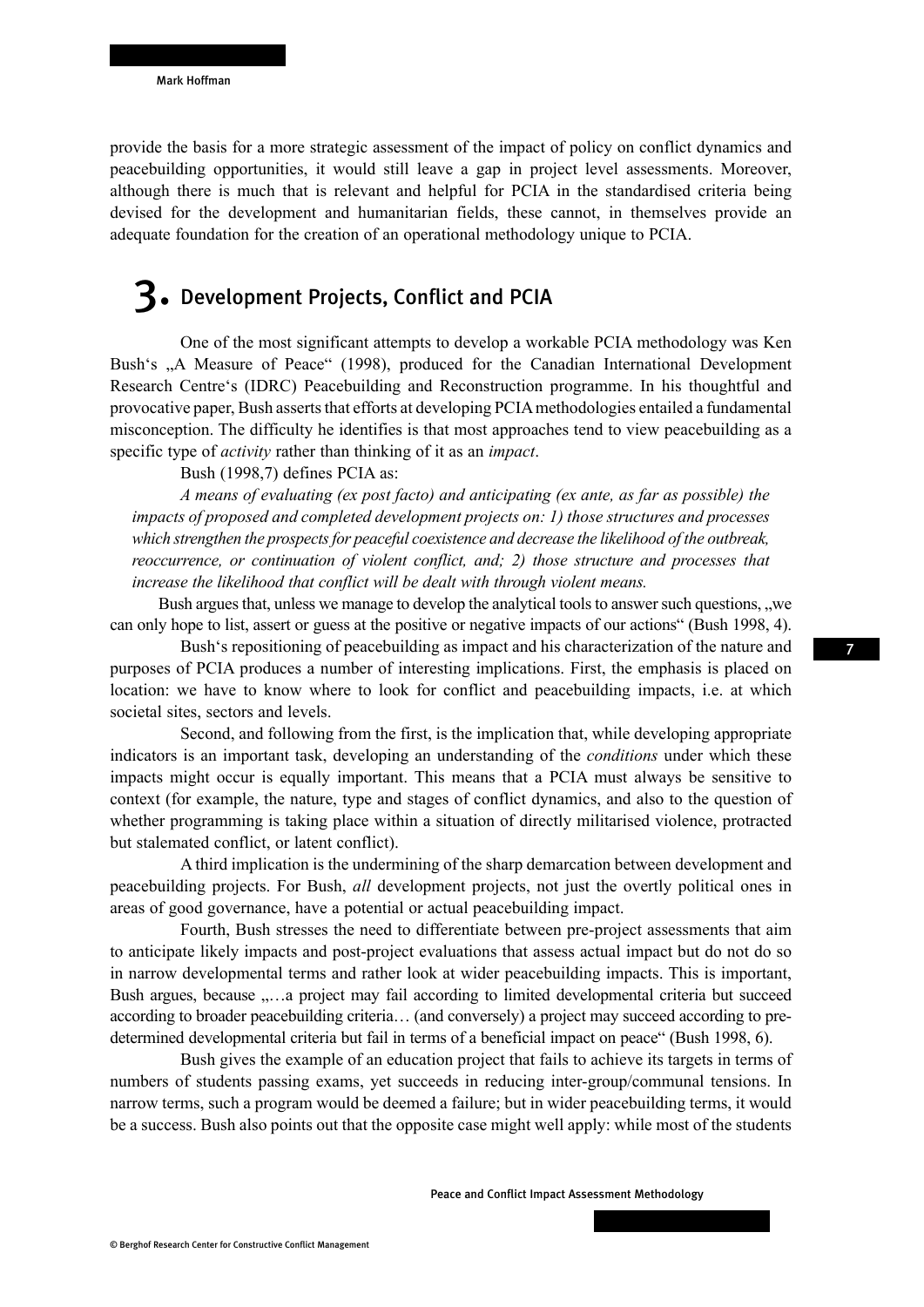might pass their exams, inter-communal tensions might in the process have been exacerbated, especially if they were all from a particular group, or section of society reinforcing the perceptions of a group that they were being marginalised. The positive developmental outcomes thus might produce negative peacebuilding consequences.

Bush characterizes the pre-project assessment as a screening exercise that examines the dynamics of the conflict environment and its likely impact on the proposed project (Bush 1998, 12- 19). He identifies four broad areas of concern for such a pre-assessment: location, timing, political context and other salient factors. These provide the basis for a general characterization of the conflict, its dynamics, its legacies in the proposed project area, including its impact on political structures, processes, and relationships, its impact on the economic and physical infrastructure, and its impact on human and social capital. Once such a broad assessment of the conflict dynamics has been carried out, evaluators should then focus their attention on three specific categories of questions:

#### 1 Environmental / contextual considerations

- Are minimally predictable and stable political, legal and security structures in place? This assesses the damage that a conflict may have caused to the functional competencies of these structures, and whether the level of damage and non-functioning poses an acceptable risk to the project.
- What are the infrastructural conditions? This assesses how a project will work within existing damaged and/or decaying infrastructure and how will it contribute to its development/ reconstruction.
- Is the window of opportunity opening or closing? This assesses the ebb and flow of the political, economic and social dynamics and whether they will facilitate or hinder a project. Drawing on experiences in post-apartheid South Africa, for instance, Bush notes that an open situation does not necessarily ensure a successful peacebuilding impact.

#### 2 Project specific considerations

- Does the project have the right mix of resources?
- Does the lead organisation have the requisite experience or comparative advantage in the region? This assesses the track record of the implementing organisation, its network of partners; and the extent to which it brings to bear unique skills, capacity, or expertise to the project.
- What are the project's , tolerance levels'? This assesses the capacity to respond to uncertainty, indeterminacy, risks, losses and change.
- Are suitable personnel available? This assesses both narrow technical capacity as well as the capacity to find, create and optimise political space within which to manoeuvre.

#### 3 Project – environment correspondence

- What is the level of political support for the project? This gauges the support from local, regional and national political actors, as well as from other interested parties (donors, IGOs, other NGOs). Further measured is the support within one's own organisation.
- Does the project have the trust, support and participation of the relevant authorities and the community? This assesses the degree and character of the participatory dimensions of the project.
- Is the project sustainable? This assesses the ability to continually generate the resources (institutional, human and financial) necessary for the continuation of the project.

Once an assessment is made based on the above criteria, questions and concerns, it may then be necessary to alter the timing, structure or objectives of a project. A decision can then be made either to proceed with a project as planned, replace it with a revised, different or complementary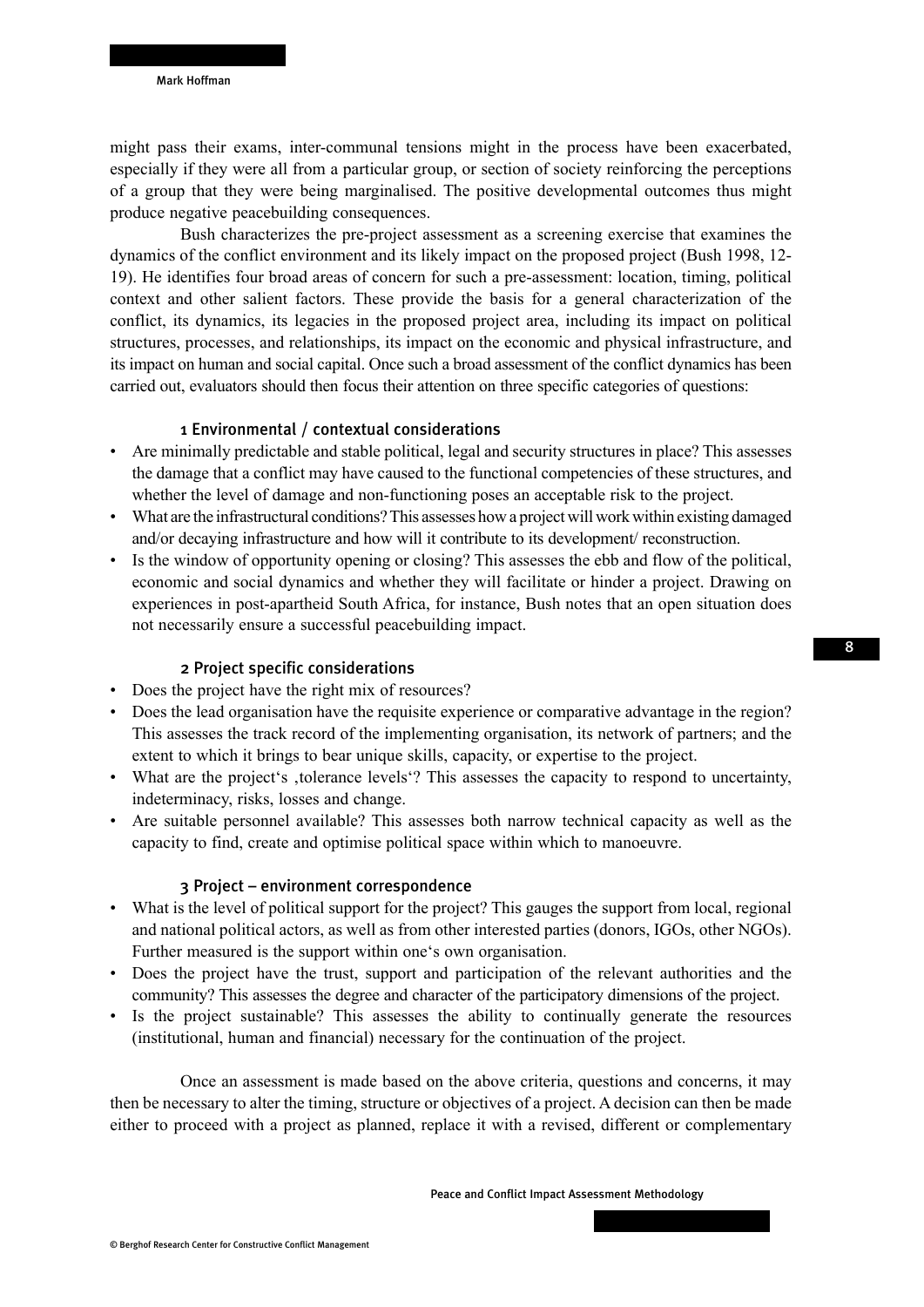project, or do nothing until the situation becomes more opportune to the project's specific objectives. Most importantly, this also provides a baseline from which to assess actual peacebuilding impacts.

In pursuing post-project evaluations, Bush identifies four broad areas in which to explore the wider peacebuilding impacts of a project (Bush 1998, 22-24):

#### 1 Did the project produce substantial or politically significant changes in access to individual or collective material and non-material resources

For example, did it facilitate access to water, land, food, political institutions and processes, economic resources, social and/or cultural status, information, legitimacy, authority?

#### 2 Did the project create, exacerbate or mitigate socio-economic tensions

Did it serve to reinforce privileged access by one group over others in economic, educational, agricultural, industrial sectors or did it serve to reduce hierarchies and dependencies in these areas?

#### 3 Did the project produce substantial changes in the material basis of economic sustenance or food security

 For example, did it provide new techniques/technology that directly affect livelihoods? Did it affect the logics of the political economy that minimise opportunities for or the impact of warlordism? Did it create local economies that opt out of the political economy of civil conflict (Anderson 1999)?

#### 4 Did the project produce challenges to or changes in content of or control overexisting political, economic and/or social systems

Did the project serve to empower individuals/groups to assert control over the political, economic, social aspects of their lives; to challenge existing systems of control and develop alternative systems of governance?

In the final part of his paper, Bush identifies five concrete points of reference as an example of a PCIA framework that might lead us to look in the right locations and ask the right questions (see Box 2). These would provide the basis for assessing past or potential impact on peace and conflict conditions (Bush 1998, 25-31). Bush notes that his lists of question are suggestive rather than comprehensive. The specific questions employed in a particular evaluation would of course need to be determined on a project by project basis, as would the assessment of the specific impacts.

This is also true of the indicators that might provide a basis for measuring such impacts. According to Bush, these should be "user driven". Donors will have different questions and indicators from those that an implementing agency might identify. These in turn would be different from those that the recipients or participants in a project might identify. Bush argues that a priori indicators often obscure as much as they reveal, often saying more about the evaluation system employed than they do about the project being evaluated. He calls instead for a "kaleidoscopic" set of indicators that can better accommodate all the varied needs of the different project stakeholders and participants in an assessment process.

There are several points worth noting regarding Bush's efforts at articulating a viable PCIA framework. First, what Bush offers is a multi-layered, almost cascading series of interpretive PCIA frameworks that move from the broad and general to the ever more specific. The precise nature of the linkages between the different frameworks, however, is not particularly clear. Although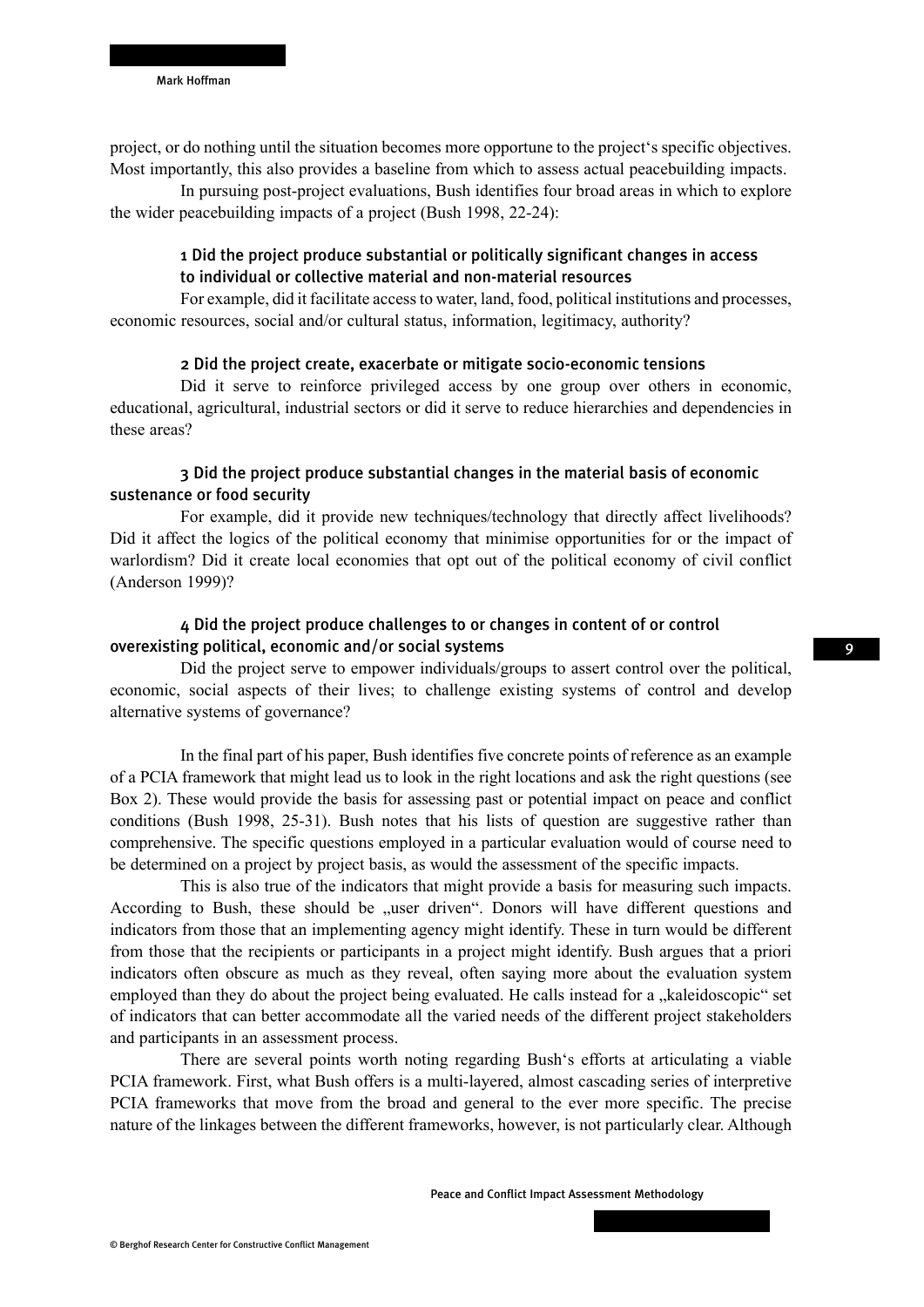Bush suggests that his pre-project assessment would provide a baseline for post-project evaluations, there does not appear to be a ready correspondence or correlation between the factors identified in the pre-project phase and the PCI areas identified towards the end (cf. Leonhardt 1999).

Even Bush's more specific framework is still rather broad and general, offering a very limited amount of detail. Bush regards this as one of the strengths of his approach. While he is correct in arguing that fixed, a priori indicators may say more about the evaluation system than about the project to be evaluated, it is also true that the lack of clarity on indicators can also speak volumes about an assessment system. In particular, it may well hinder the ability of donors, implementing agencies, stakeholder, participants or external evaluators to effectively operationalise such a PCIA framework.

There needs to be a balance struck between the loose approach of letting the evaluation criteria be generated on a case by case basis and the pre-determined, pre-judging set of indicators. What is needed is the development of broad typologies of indicators, with suggestive detailing of indicators within sectors, levels, types of projects, and conflict situations – which interestingly Bush starts to do in his discussion of indicators relevant to good governance and human rights projects (Bush 1998, 21-22).

Second, Bush's identification of five PCI areas or sectors does push PCIA methodologies in the right direction. Differences might arise over the precise characterization of these areas and, clearly, work is needed in identifying and agreeing these categories and refining their content. It is interesting to note, however, that efforts in this area seem to be converging on what might be characterized as a "revised human security approach to peacebuilding" (Cockell 1998; Leonhardt 1999). The UN Staff College training programme on early warning and preventive measures uses a revised human security approach. It identifies six sectors: human rights and personal security; governance and political processes; societal and communal stability; socio-economic; military and external. These are used as the basis for engaging in dynamic sectoral conflict analysis, scenario building and the identification or risks and opportunities for preventive action, including peacebuilding (www.itcilo.it/UNSCP/programmefocus/earlywarning).

Leonhardt, in her overview for International Alert, identifies four thematic areas – governance, economics, socio-cultural factors and security – that she deploys in developing indicators for conflict analysis, project risk assessment and project monitoring and evaluation.

The real limitation of Bush's framework as it stands at the moment is that it offers no way to examine the dynamic interaction between sectors. It is not only what is unfolding within a particular PCI area but also what are the implications of the interaction of these different areas with one another. How does social empowerment inter-relate with, reinforce or undermine military and human security? What is the relative weight that we should give to each sector at any particular juncture?

Third, although Bush does note the need to distinguish between development projects that have a peacebuilding potential and those projects that are explicitly concerned with peacebuilding, his framework is still biased towards the former. While Bush might well argue that much if not all of what he has outlined would also be relevant to explicit peacebuilding activities, we still need to explore much more thoroughly whether the particularities of such programmes or projects require a distinctive PCIA approach.

# 4. Linking PCIA Frameworks

One current endeavour at developing and deploying a working PCIA methodology is that being developed by INTRAC for the UK Department for International Development (DFID). Noting that none of the various efforts at developing PCIAs to date have had much success in translating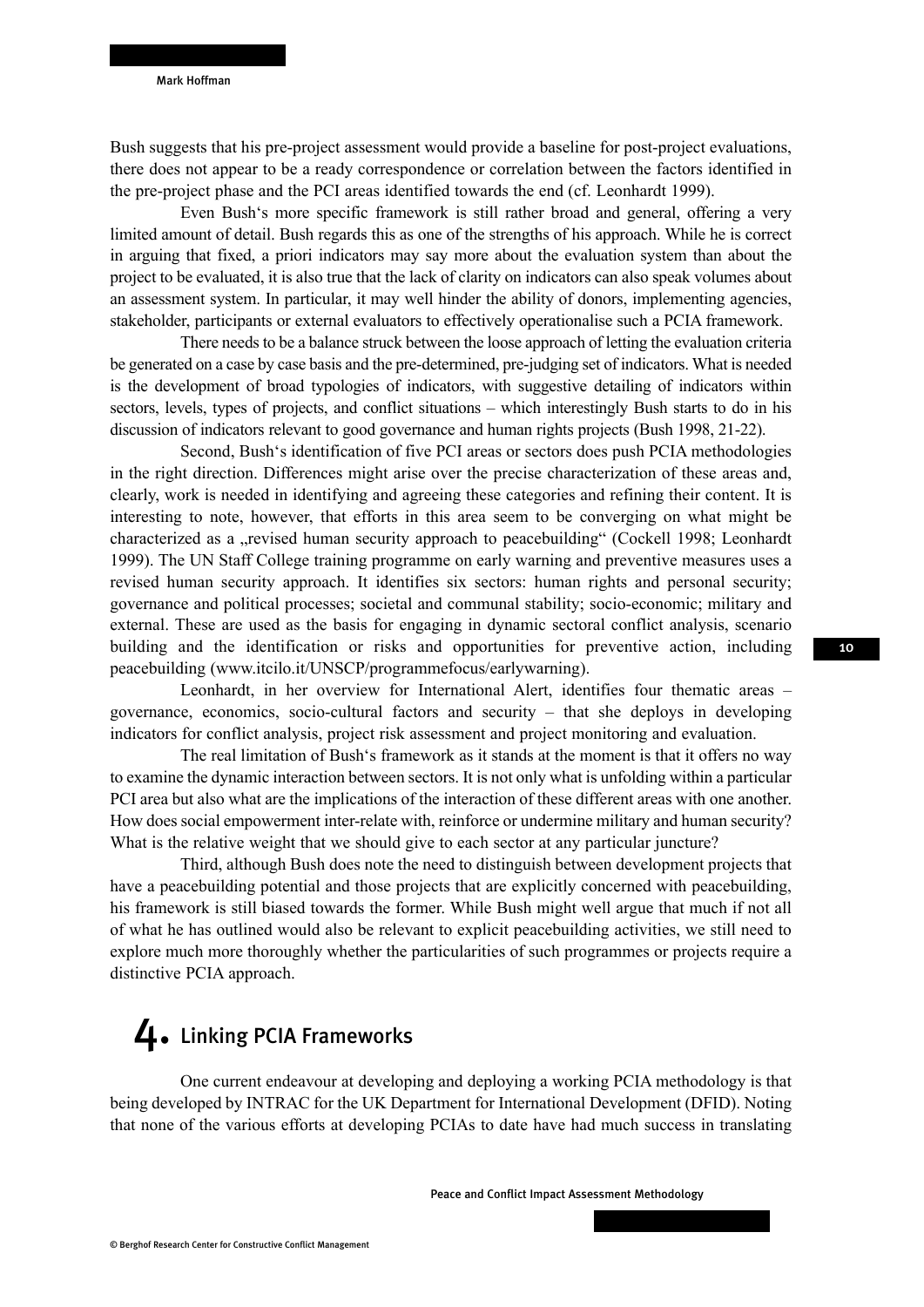| Box 2: Areas of Potential Peace and Conflict Impact                                                                                          |                                                                                                                                                                                                                                                                                                                                                                                                                                                                                                                                                                                                        |  |
|----------------------------------------------------------------------------------------------------------------------------------------------|--------------------------------------------------------------------------------------------------------------------------------------------------------------------------------------------------------------------------------------------------------------------------------------------------------------------------------------------------------------------------------------------------------------------------------------------------------------------------------------------------------------------------------------------------------------------------------------------------------|--|
| <b>PCI Areas</b>                                                                                                                             | <b>Examples</b>                                                                                                                                                                                                                                                                                                                                                                                                                                                                                                                                                                                        |  |
| <b>Institutional Capacity to</b><br><b>Manage/Resolve Violent</b><br><b>Conflict &amp; to Promote</b><br><b>Tolerance and Build</b><br>Peace | Impact on the capacity to identify and respond to peace<br>and conflict challenges and opportunities; organisational<br>responsiveness; bureaucratic flexibility; efficiency and<br>effectiveness; ability to modify institutional roles and expectations<br>to suit changing environment and needs; financial management.                                                                                                                                                                                                                                                                             |  |
| <b>Military and Human</b><br><b>Security</b>                                                                                                 | Direct and indirect impact on: the level, intensity, dynamics of<br>violence; violent behaviour; security and insecurity (broadly<br>defined); defence/security policy; repatriation, demobilisation and<br>reintegration; reform and retraining of police and security forces/<br>structures; disarmament; banditry; organised crime.                                                                                                                                                                                                                                                                 |  |
| <b>Political Structures and</b><br><b>Processes</b>                                                                                          | Impact on formal and informal political structures and processes,<br>such as: government capabilities from the level of the state<br>government down to the municipality; policy content and efficacy;<br>decentralisation/concentration of power; political ethnicisation;<br>representation; transparency; accountability; democratic culture;<br>dialogue; conflict mediation and reconciliation; strengthening/<br>weakening of civil society actors; political mobilisation. Impact on<br>rule of law; independence/politicisation of legal system; human<br>rights conditions; labour standards. |  |
| <b>Economic Structures and</b><br>Processes                                                                                                  | Impact on strengthening or weakening equitable socio-<br>economic structures/processes; distortion/conversion of war<br>economies; economic infrastructure; supply of basic goods;<br>availability of investment capital; banking system; employment<br>impact; productivity; training; income generation; production of<br>commercial products or services; food insecurity. Impacts on the<br>exploitation, generation, or distribution of resources, especially<br>non-renewable resources and the material basis of economic<br>sustenance or food security.                                       |  |
| <b>Social Reconstruction</b><br>and Empowerment                                                                                              | Impact on: quality of life; constructive social communication<br>(e.g. those promoting tolerance, inclusiveness and participatory<br>principles); displaced people; adequacy of health care and social<br>services; incompatibility of interests; trust/distrust; inter-group<br>hostility/dialogue; communications; transport; resettlement/<br>displacement; housing; education; nurturing a culture of peace.                                                                                                                                                                                       |  |

(source Bush 1998, 25)

these into "frameworks and tools that can be integrated into donor policy", the INTRAC project sets out to develop a "smart planning and management tool that can assist policy makers and practitioner to mitigate conflict and promote peace in a more systematic manner" (INTRAC 1999, 6). Drawing on an earlier DFID discussion paper (Warner 1999), it identifies three different components of an overall "conflict assessment methodology": strategic conflict assessment (SCA), conflict impact assessment (CIA), and a peacebuilding framework.

The first component, the strategic conflict assessment, is designed to offer an analysis of the conflict environment and would be conducted at a regional or country level. Similar to Bush's pre-project assessment and the OECD/DAC proposal for ,narrative analysis baselines', it offers a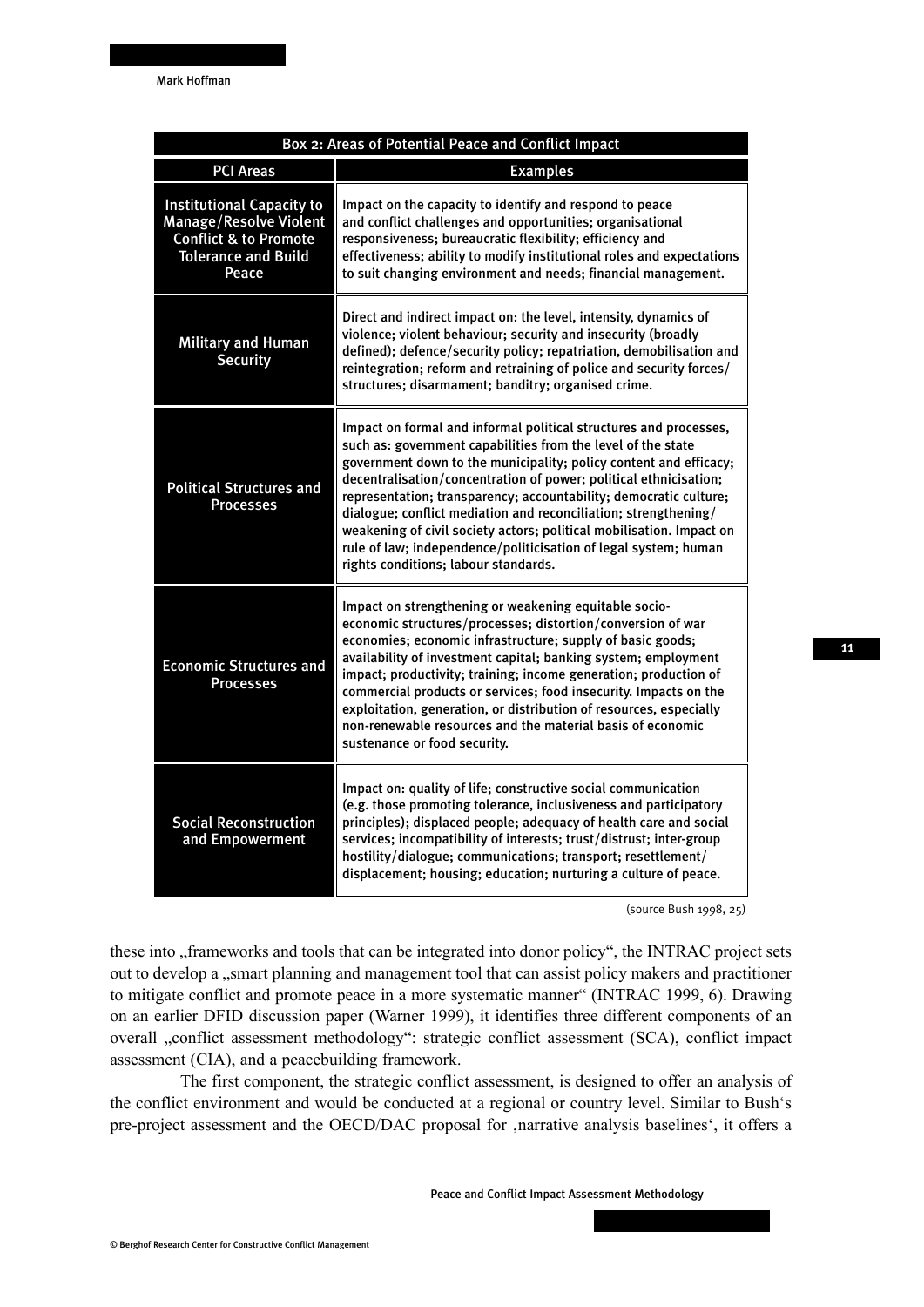contextual analysis of the conflict dynamics within a particular situation, an assessment of the risks associated with pursuing development and humanitarian programming in such an environment, and an assessment of the peacebuilding opportunities.

The second component, the conflict impact assessment, is intended to be a tool for desk officers in the screening, appraisal, monitoring and evaluation of projects. This second tier focuses especially on the project level, and establishes a basis for better assessing their capability to mitigate conflict related risks and to support peacebuilding opportunities. Such a tool also enables the conflict proofing of projects (minimising the impact of the conflict on the project), minimisation of harm (the impact of the project on the conflict) and maximisation of benefits (enhancing opportunities for conflict prevention and peacebuilding). Thus, evaluators could carry out the initial project assessment based on the information generated in the SCA and, if risks or opportunities were deemed to be high, a more detailed CIA could then be undertaken.

The third component is the peacebuilding framework. This would be used to assess, monitor and evaluate projects with an explicit and dedicated focus on peacebuilding. It would build upon the detailed project CIA, but also examine stakeholders' perceptions as the basis for developing indicators that could be used to assess impacts. The distinction between the second and third tiers is that the former focuses on ,risk mitigation' while the latter on , exploiting opportunities'.

Interestingly, rather than attempting to pre-determine the specific content, categories or indicators that the three different methodologies would be likely to deploy, the INTRAC project sought to develop these in the course of the work, as undertaken by specialist consultants engaging in four pilot case studies. In order to better explore the question of context specific as opposed to general frameworks, four different conflict situations were chosen for analysis: post-Soviet stalemate/transition; open and escalating conflict; escalating but not yet widespread open conflict; and latent or pre-escalatory conflict.

To date, only three of the four case studies have been completed, so that any insights and conclusions must still be regarded as preliminary. Yet, it is certainly possible to point to some interesting features of the results produced so far.

The first of these is the realisation that the most important contribution of these evaluations is likely to come in the form of the SCA. This would make donor country policy more sensitive to political dynamics and, carried out on an ongoing basis, allow programming to be adjusted accordingly.

Second, while it is of course important to be able to properly identify and analyse the dynamics within the different sectors of a conflict situation, it is equally important to analyse the interplay between them. As Woodward notes in her report on Moldova, "the interactive effects of the different sectoral areas are the most difficult to analyse, but the greatest contribution that a conflict impact assessment methodology can make" (Woodward 2000, 25). Linked to this is the need to be alert to the cumulative impact of different interventions.

Third, the SCA needs to make explicit the various assumptions underpinning the aid programming: what approach does it take towards conflict and conflict resolution and what outcomes are expected. This resonates with the OECD/DAC proposals for policy wide evaluations as noted above, and would effectively expose the potential contradictions between underlying assumptions, actual programming, expected outcomes and actual outcomes.

Fourth is the importance of context. Universal tools might be easier to apply, but will have only limited validity, as they will almost certainly fail to capture the complexity of a given situation. As Goodhand notes, "The challenge is to find the right balance between 'off the peg' tools that are too general and 'customised' tools that are too specific and make comparisons difficult" (Goodhand 2000, 9).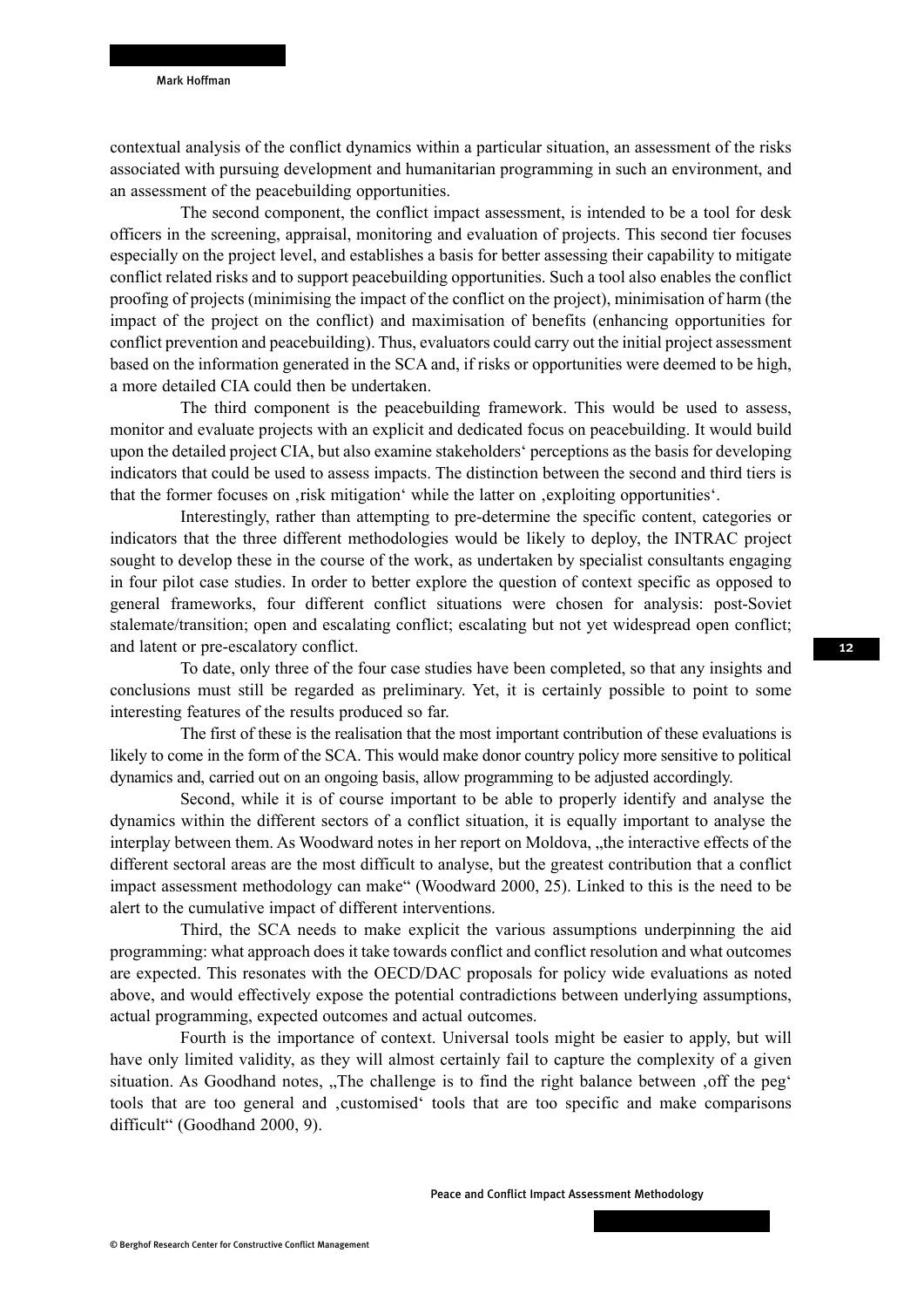Fifth, conflict impact assessments must always be the product of a dialogue between the assessment team, the local stakeholders, the implementing agencies and the donors. Effective assessments will adopt a process oriented, learning approach. Only through such participatory methods can evaluators hope to overcome the formalism of standard assessment and evaluation methodologies.

Sixth, is the need to be cautious about the possibilities of assessing specific impacts. At best, PCIAs deal in probabilities, identifying the general direction and overall pattern of change.

Nevertheless, it is also clear that there are limitations to the INTRAC approach. First, it has so far been unable to identify or even clearly articulate a policy tool or set of criteria for the evaluation of programmes or projects. Like the Bush model, its usefulness has been limited to the suggestion of some types of questions that might be worth asking or some issues which should be explored, and this with even less specificity than Bush provides. This shortcoming is likely to significantly inhibit the institutional internalisation of the methodology, leaving it in the hands of a pool of expert external consultants.

Second, its emphasis on the strategic level of analysis has unfortunately left the second two tiers of the initial methodology underdeveloped. Indeed, as the project has progressed, it would seem that efforts at pursuing the peacebuilding framework have been more or less abandoned. There are several attendant dangers in this almost total reliance on strategic level analysis.

At the broader level, it may well leave the PCIA producing nothing further than , conflict mindfulness' on the part of donors. Given the still serious lack of conflict awareness amongst many donors, this would not be an insignificant outcome, but it does unnecessarily limit the potential of PCIA methodologies. At the project level, the reliance on strategic assessments may easily degenerate into seemingly ad hominem evaluations of individual projects or, at the very least, create a greater weight of expectations regarding impacts on wider socio-economic or political dynamics that few individual peacebuilding projects could easily bear. An over reliance on strategic assessment may stymie support for innovative, small scale peacebuilding projects.

Third, there is the danger of , over-contextualisation'. While the INTRAC project, along with Bush and others, is certainly correct to stress the importance of context, this merely serves to highlight a further set of important questions that PCIA methodologies need to address: namely, what is it about different contexts that produces different outcomes? What works (or doesn't), where and why? It is here that the possibilities of developing generalisations across cases may be the most productive and enlightening.

Finally, there is the potential difficulty that with its emphasis on the strategic level, the INTRAC approach could become donor dominated so that it becomes a tool that will only meet the needs of donors, but not those of implementing agencies and NGOs or stakeholders on the ground.

## 5. PCIA: A Peace Practitioner Perspective

One of the most interesting and innovative efforts at developing evaluation methodology and criteria is the Action Research Initiative (ARIA) project under the direction of Jay Rothman and Marc Ross (Ross & Rothman 1999). What is especially interesting about this project is its focus on small scale conflict resolution and peacebuilding initiatives. This differentiates ARIA markedly from most other PCIA efforts, as the latter usually tend to focus on the conflict and peace impacts of development or humanitarian programming, and often do so from a donor rather than from a practitioner perspective. What is also innovative about ARIA is its explicit use of 'action evaluation methodology'.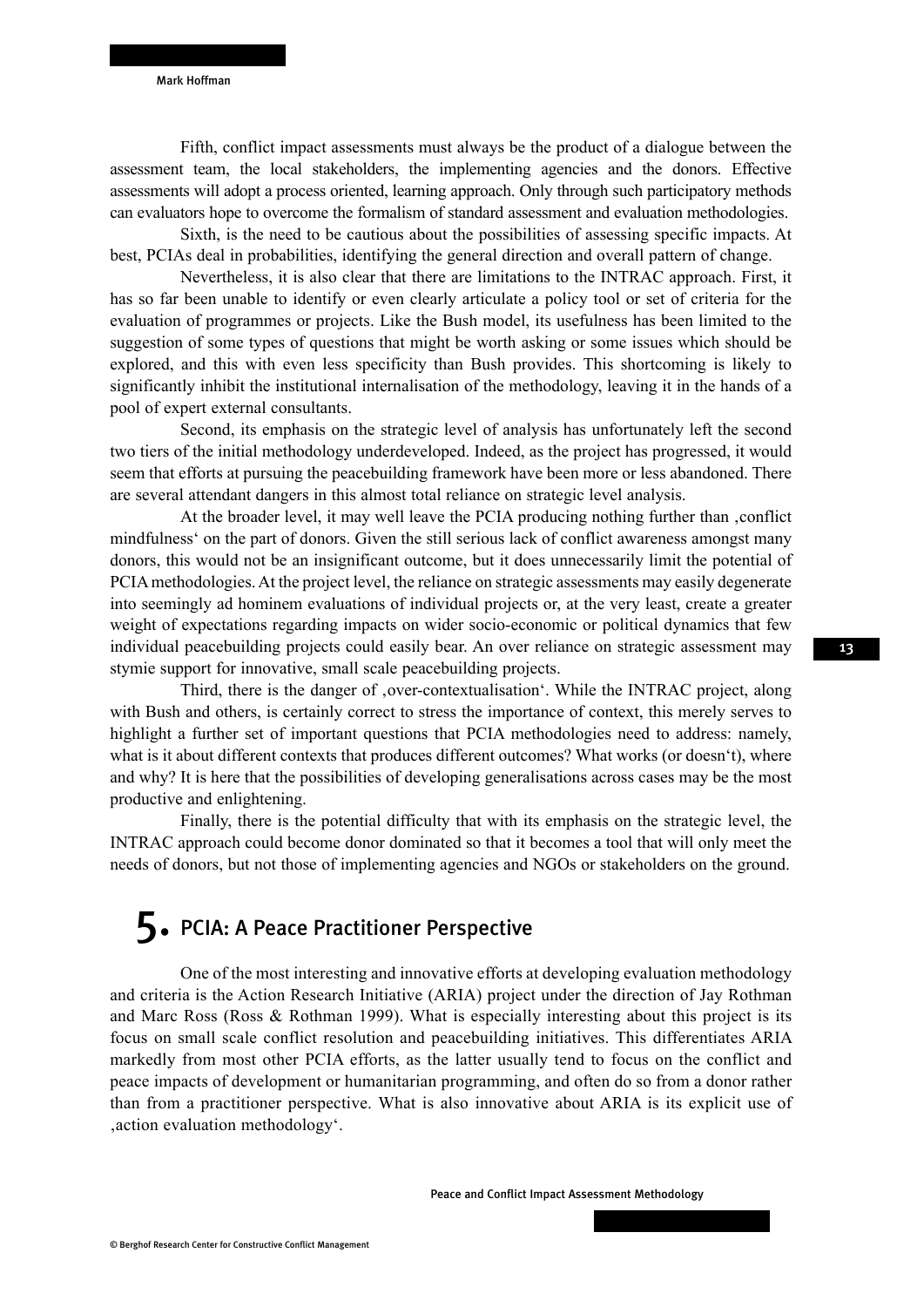The purpose of the ARIA project is to develop "contextually appropriate means for the evaluation of conflict resolution activities" (Rothman 1998, 119). Rothman argues that these approaches require new methodologies that are consistent with and even constitutive of the normative values and goals of conflict resolution itself. The project seeks to create a seamless connection between evaluation processes and conflict resolution practices such that the former is no longer viewed as an external imposition on the latter. Instead, it becomes an integral part of any intervention, helping third parties to clarify their goals, activities and outcomes (Ross & Rothman 1999). Far from being a burden or imposition, evaluation should instead be seen as a source of innovation and creativity (Ross & Rothman 1999).

The impetus for the ARIA project came from the growing sense of frustration both with existing approaches to evaluations and with the inability of many conflict resolution projects to articulate explicit project goals linked to a set of concrete activities. Often, project goals were formulated in such vague and grandiose terms (such as promoting peace) that it made them meaningless as far as evaluation was concerned. In addition, projects would end up pursuing activities that were not clearly directed at the project's goals, further muddying any attempt to discern what types of conflict resolution activities and projects were successful under what circumstances. Rothman argues that the better interveners and stakeholders explicitly articulate, individually and interactively, the goals that drive their involvement in conflict resolution activities, the more readily will they define and realise success.

The ARIA process consists of three phases: establishing a baseline; negotiating interventions; and articulating evolved criteria. These are not discrete and sequential, but are rather overlapping, iterative and ongoing throughout the project.

The first layer – establishing a baseline – addresses the following questions:

- What are the project goals?
- To whom do they matter and why?
- How will they be achieved?

The intention is to make as explicit as possible the processes of goal articulation. This will make apparent the diverse range of goals and objectives that inform any particular intervention. The questions help to elucidate the different agendas and motivations that a donor may have compared with the implementing organisation as compared with the stakeholder recipients.

The second layer – negotiating the intervention – involves a presentation of the various project goals back to the different aggregations of stakeholders. This allows the points of convergence, differences and tensions to be captured, articulated, fully communicated and understood by the different project stakeholders. The intention is to make participants reflective and fully aware of the stated aims of the project, as well as to provide a baseline of objectives, so that any changes to them over time can be mapped and recorded for discussion.

The third layer – articulating evolved criteria – is a tracking and monitoring process designed to produce contextualised criteria for success. These can then be employed internally in order to modify the project as it unfolds, or applied externally to assess whether the goals are relevant and if they are being achieved. For Ross and Rothman, the most successful projects are those that adapt and evolve over time, in flexible response to the changing dynamics of the context within which the project is taking place. These changes, however, need to occur in a systematic and clear fashion, and to banish any impression of a purely ad hoc approach to the intervention.

Drawing on Banks and Mitchell (1997), the ARIA project identifies three areas in which impact or change can be assessed:

14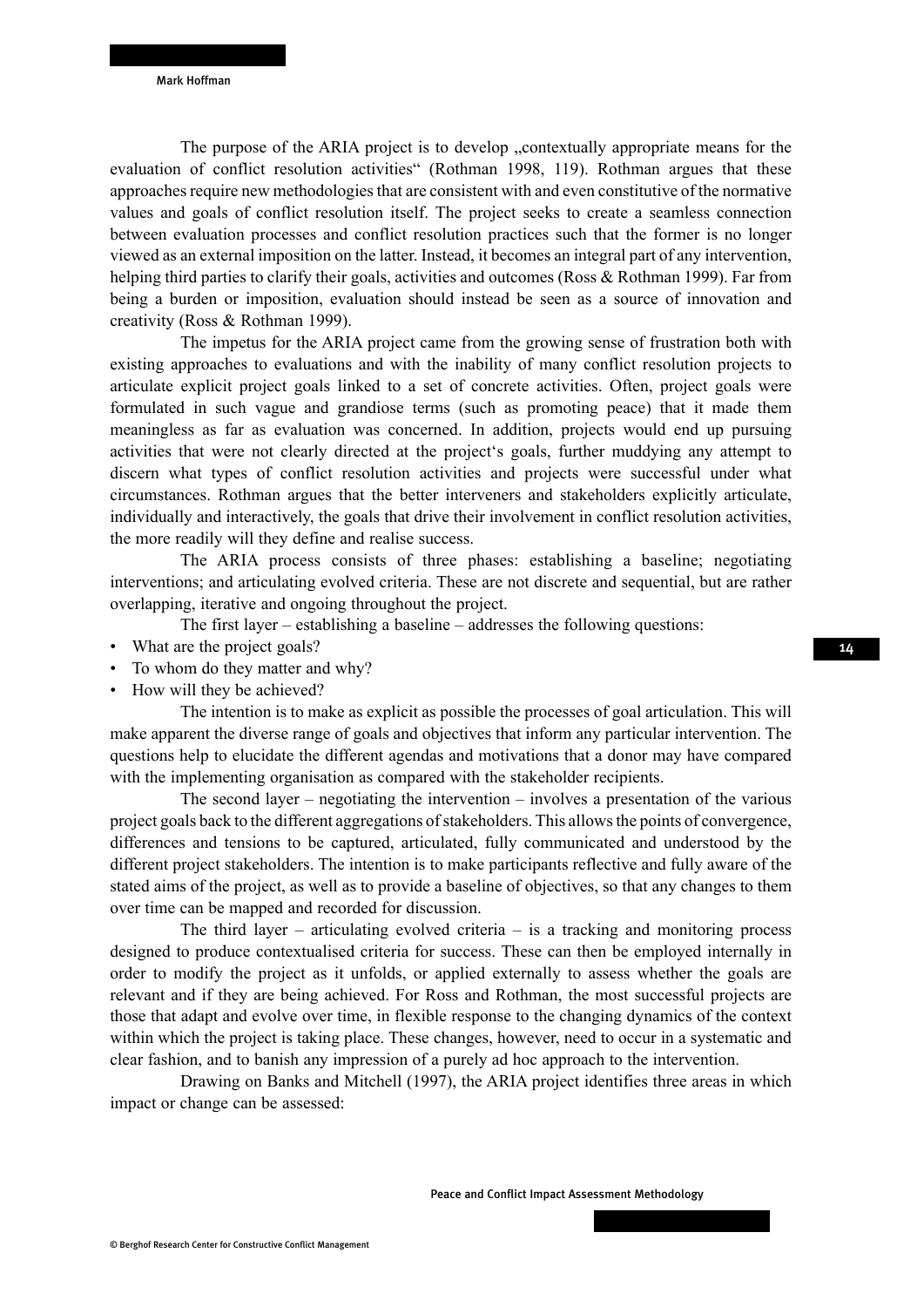- those that occur in the workshop participants themselves;
- those which result from the workshop directly; and
- those that can be observed in the behaviour and relationships of the parties involved.

These three are then linked to a further distinction between internal and external criteria. Internal criteria relate to the direct impact the project has on the people or groups involved with it. External criteria link these specific, direct effects to the wider conflict dynamics. Rothman and Ross concur that no single conflict resolution initiative (these are often only small scale in nature) is likely, by itself, to fully resolve a conflict. Nevertheless, they argue that any project can be investigated for the impact it has on its own or on a cumulative basis, in combination with other initiatives.

The difficulty, as is often the case with developing PCIAs, is finding the appropriate criteria or standards for evaluation. As Ross and Rothman point out, no project on which ARIA has been working has yet progressed to the point at which "clear standards have been produced for evaluating a project's success" (Ross and Rothman 1999). Yet, it would not be difficult to discern the nature of possible criteria linked to the specific nature of particular types of interventions, exemplified by facilitated problem solving workshops (see Box 3).

#### Box 3: Possible Evaluative Criteria for Facilitated Problem Solving Workshops The extent to which the workshop:

- 1. fosters interactive conflict analysis;
- 2. fosters relationships between parties;
- 3. encourages improved communication between parties;
- 4. performs an educational role/transference of ideas, concepts, processes;
- 5. plays a pre-negotiation role;
- 6. enhances the willingness to compromise;
- 7. assists in the negotiation process;
- 8. supports implementation of negotiated agreements.

(source Hoffman 1995, 16-17)

However, as is the case with the methodologies developed by Bush and INTRAC, the ARIA project is cautious about invoking generic or prescriptive criteria. Instead, it argues that these need to be specific to the intervention and are best elicited from and with the participants in the project. Such an approach, they argue, will produce more detailed, nuanced and realistic criteria, as well as generating commitment from all those involved in a project.

The criteria also need to be adjusted depending on the type of intervention taking place: those for training or skill building workshops will be different from those for a facilitated problemsolving workshop. Nevertheless, working with insights gleaned from their collaborative research efforts and ongoing case studies, Ross and Rothman have identified "illustrative standards for international or ethnic conflict resolution" (see Box 4). In addition, they are optimistic about the prospect of developing a contingency based model of the types of goals sought in specific types of conflicts and interventions (Ross & Rothman 1999, 250).

15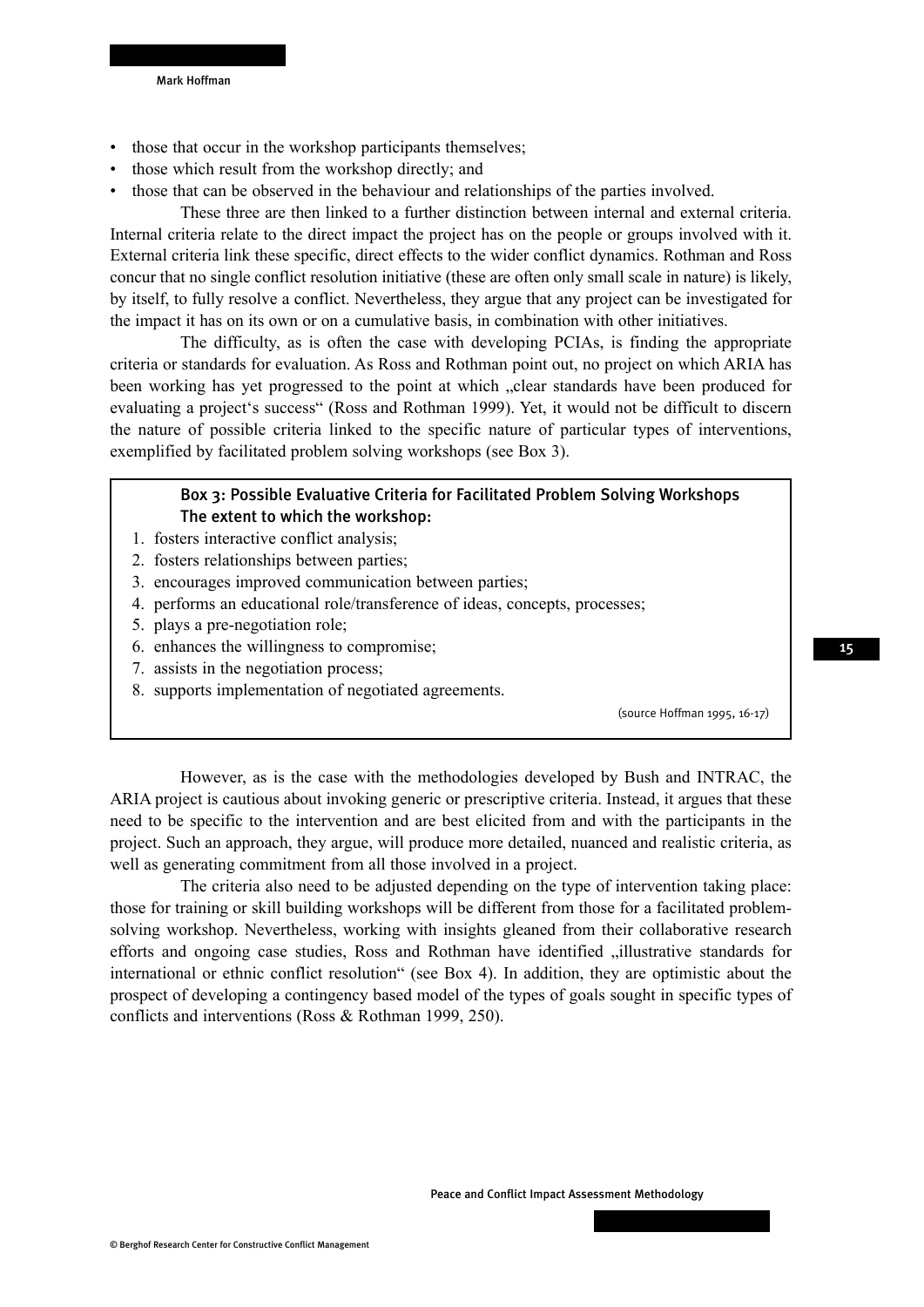#### Box 4: ARIA Illustrative Standards for Conflict Resolution Projects Long term outcome goals:

- 1. Institutionalisation: develop local capacity, establish structures that will perpetuate and deepen the work;
- 2. Reverberation: influence specific micro-level interventions so that they reverberate to the society at large;
- 3. Demonstration: establish credible and replicable models for addressing ethnic tension. Methods to accomplish such goals:
- 1. Needs assessments: identification of issues;
- 2. Dialogue: meaningful, regular, sustainable;
- 3. Confidence building: mutual trust and understanding;
- 4. Empowering: recognition of the power to achieve creative and peaceful change;
- 5. Partnering: cooperation with other programmes;
- 6. Engaging: engaging disputants to engage in creative conflict management;
- 7. Localising: identifying leaders of local conflict management;
- 8. Catalysing: initiating concrete collaborative project between disputing parties;
- 9. Training: local leaders/activists in contextually appropriate concepts and skills of CR;
- 10. Evaluation: development of credible and useful methods for evaluating CR interventions.

(source Ross & Rothman 1999, 251)

While there is much about the ARIA project to be positive – including its focus on projects that have a direct conflict resolution/peacebuilding remit, its innovative methodology, its effort to explicitly link theories of conflict and conflict resolution with project design, implementation and evaluation – there are potential problems with the approach.

The first of these is the obverse of those confronting the various approaches discussed above. Whereas these alternative approaches fail to provide an adequate explanation of how analysis should move from the broad and strategic to the project level, the ARIA approach has yet to develop a clear account of the linkage in the opposite direction.

Second, however commendable its inclusive approach to goal articulation may be, ARIA carries with it the danger that the agreed goals will remain those of the lowest common denominator. Thus, the nature of this evaluative process might actually serve to stifle the very creativity it seeks to foster.

Third, despite its emphasis on contextual and cultural sensitivity, it is arguable that the ARIA approach is in effect a consequence of the prominence it gives to problem-solving methodologies and their associated emphasis on goal articulation, rationality and dialogue. These are deeply imbued with Western conceptions of the individual, of rationality and the nature of communication and dialogue that may be at odds with non-Western societies.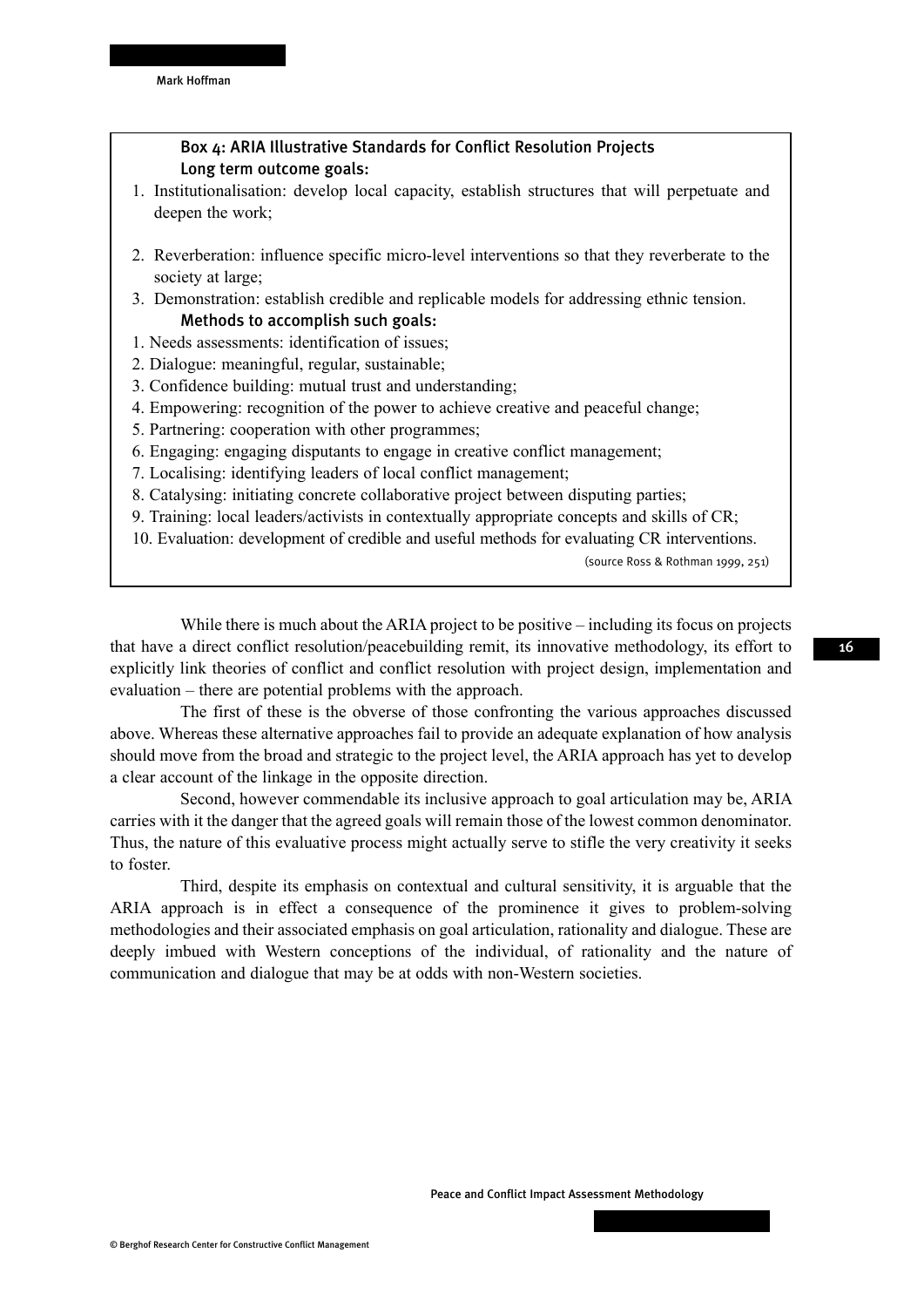# $6.$  PCIA: Issues, Problems, Dilemmas and Ways Forward

Where does all this leave endeavours to develop PCIA methodologies? There are a number of possibilities.

One is the view that all of the experience reviewed above only indicates that current efforts at developing PCIA methodologies are slowly grinding themselves into the ground. The multiplicity of efforts, the various difficulties they have encountered, and the promises that remain unredeemed are strikingly similar to the fate that befell the high hopes for various conflict early warning systems that have since fallen out of favour.

As was the case with the efforts at early warning, it is also clear with PCIA that this indeed should be an important and useful tool for any practitioner in the international community that must respond effectively to conflict situations. At the conceptual level, there may even be general agreement about what such an approach should try to accomplish, at least in broad terms. Nevertheless, as with early warning, the translation of these worthy aims into a practical, usable tool has so far failed to materialise. The gap between theory and practice has not yet been closed; the various efforts at PCIAs are, so far, a practical dead end.

A more hopeful reading of the above would point instead to the inroads that are slowly being made in efforts to articulate the details of a workable PCIA approach. It would emphasise the growing number of cases in which the nascent approaches are actually being applied to real situations – whether it be Bush's ongoing work on Sri Lanka, the four pilot studies underway at INTRAC, or the range of rich empirical action research that is included under the ARIA project.

However, in the process of developing and refining a truly workable PCIA approach, there are a whole range of issues that will need to be addressed. Some of these are finding better ways to differentiate between interventions by multi-mandate as opposed to niche peacebuilding actors; resolving questions of accountability (who are PCIAs for?); setting proper time frames for evaluating impacts; and establishing to whom projects should be held accountable (donors? recipients?). But several further issues are perhaps even more important.

The first of these is the issues of indicators. While the reluctance to produce a set of indicators cast in stone is understandable, and correct, the limited success so far in detailing any sort of even illustrative, suggestive indicators for use in PCIAs is regrettable. If the desire is to move away from inappropriate evaluation methodologies and criteria, and transcend the constraints of logframe methodology and similar approaches, then part of making a convincing case for alternative approaches is the articulation of usable criteria and indicators.

These can be based on the theories that lie behind particular types of interventions as well as drawn from practical experience and case studies. This is not to argue in favour of , magic bullets', but rather to suggest that broad, contingently related patterns and categories need to be identified. It is simply not good not enough to invoke the contexts and the particularities of particular situations, important as those are, as a defence against the failure to name such indicators.

One possible way forward in dealing with this lacuna in PCIAs might be to set up an initiative similar to the SPHERE project in the humanitarian field. A similar array of agencies, NGOs, practitioners, stakeholders and recipients could be involved in generating such a document.

Second, practitioners pursuing PCIAs must develop a far more sophisticated sense of the linkages and interconnections that properly exist between the different types and levels of evaluations: those at the broad policy level, those at the strategic country level and those at the project level. As should be evident from the above survey of approaches, currently the various efforts at developing a working PCIA tend to focus on one at the expense of the others. The danger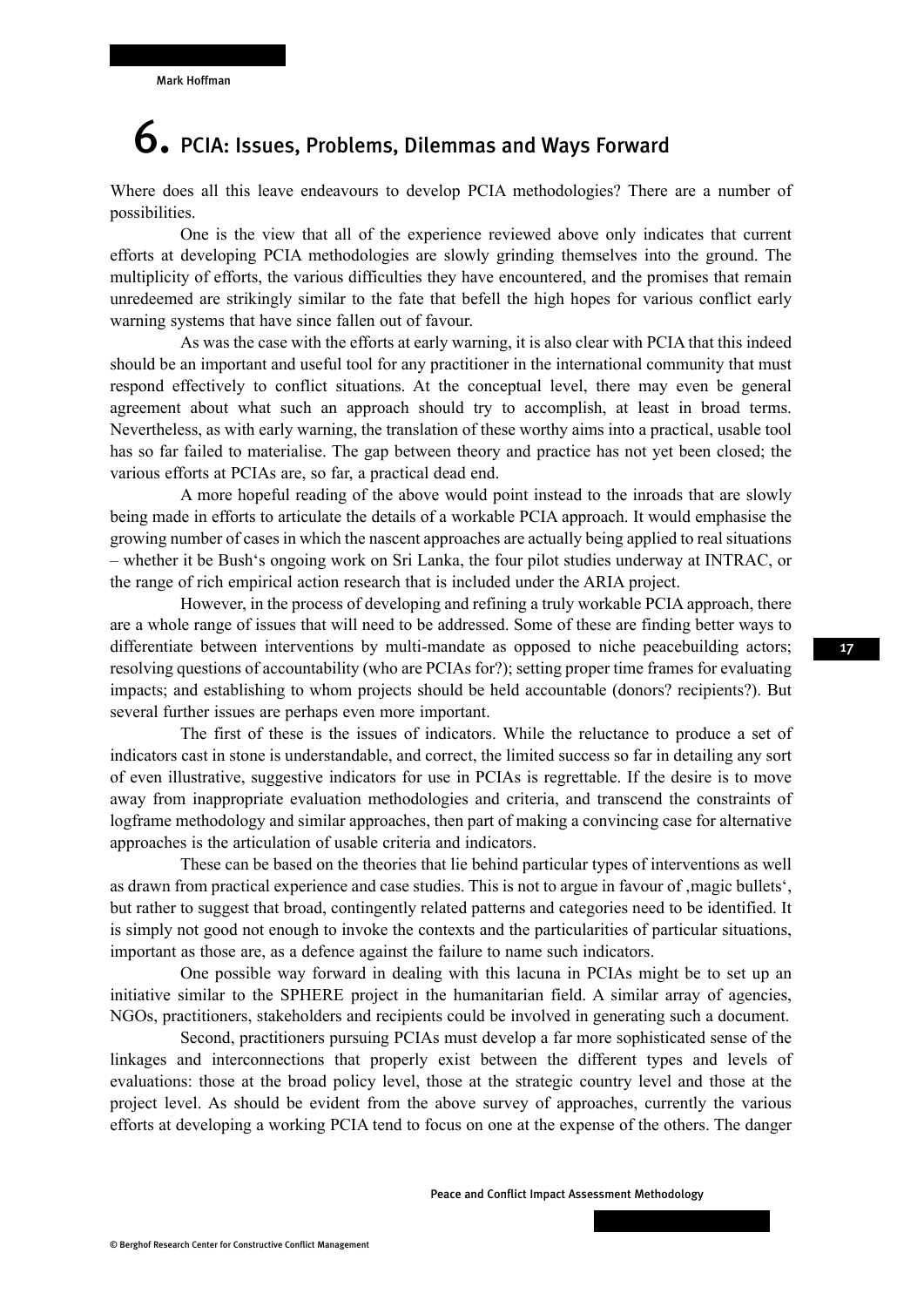in this is that the pressures of time and scarce resources will eventually lead to an over-reliance on the broader, more general strategic level analysis, thus effectively inhibiting a more sophisticated understanding of what particular types of projects can or can't do in particular circumstances.

Third is the need to further develop an understanding of contexts, conditions and circumstances and of the effect that these can have on the likelihood of positive impacts. Again, this points to the need to move beyond the mantra of the importance of contexts, and the implication that nothing more general can be drawn from a particular set of experiences in a particular set of circumstances. We must come to understand how and why contexts matter, not simply that they do.

Fourth is the need to develop an agreed and well-differentiated account of both the different sectors of PCIA and the dynamic interaction between them. A deeper exploration of the interrelationships between the different sectors will not only provide a more robust means for evaluating the positive or negative impact of particular interventions, but also to better evaluate the cumulative and spill over effects of projects.

Finally, in pursuing all of this, it is important to recognise Goodhand's injunction about the need for proportionality and humility with regard to peacebuilding endeavours, and especially about the claims we make as to their measurable impact and to our capacity for their effective evaluation (Goodhand 2000).

## 7. Reference and Further Reading

London: Pinter.

Anderson, M. 1999. *Do No Harm: How Aid Can Support Peace – or War*, Boulder, Co: Lynne Reinner Publishers. Banks, M. and C.R. Mitchell 1997. *Handbook of Conflict Resolution: The Analytic Problem-Solving Approach*,

- Borton, J. et. al 1996. *The International Response to Conflict and Genocide: Lessons from the Rwanda Experience*, 5 vols, Copenhagen: Danish Ministry for Foreign Affairs.
- Bush, K. 1998. *A Measure of Peace: Peace and Conflict Impact Assessment of Development Projects in Conflict Zones*, Ottawa: International Development Research Centre, (IDRC) Peacebuilding and Reconstruction Programme Initiative and The Evaluation Unit (Working Paper No.1).
- Carnegie Commission on Preventing Deadly Conflict 1997. *Preventing Deadly Conflict*, New York, NY: Carnegie.
- Cockell, J. 1998. "Peacebuilding and Human Security: Frameworks for International Responses to Internal Conflict," *in* P. Wallensteen, op. cit.
- Danish International Development Assistance (DANIDA), *Evaluation Reports* (various), at www.evaluation. dk.
- Danish International Development Assistance (DANIDA) 1996. *Logical Framework Approach: A Flexible Tool for Participatory Development*, Copenhagen: DANIDA.
- Department for International Development (DFID) / Overseas Development Agency (ODA) 1997. *Office Instructions – Project Cycle Management*.
- Ebata, M. 1999. *The Transition from War to Peace: Politics, Political Space and the Peace Process Industry in Mozambique, 1992-1995*, (unpublished PhD work, University of London).
- European Commission 1993. *Project Cycle Management: Integrated Approach and Logical Framework*, Brussels: European Commission.
- Goodhand, J. 2000. *Conflict Assessment Project: Approach and Methodology*, INTRAC for DFID.
- Hoffman, M. 1995. "Defining and Evaluating Success: Facilitative Problem-Solving Workshops in an Interconnected Context," in *Paradigms: The Kent Journal of International Relations*, Vol. 9, No. 2.